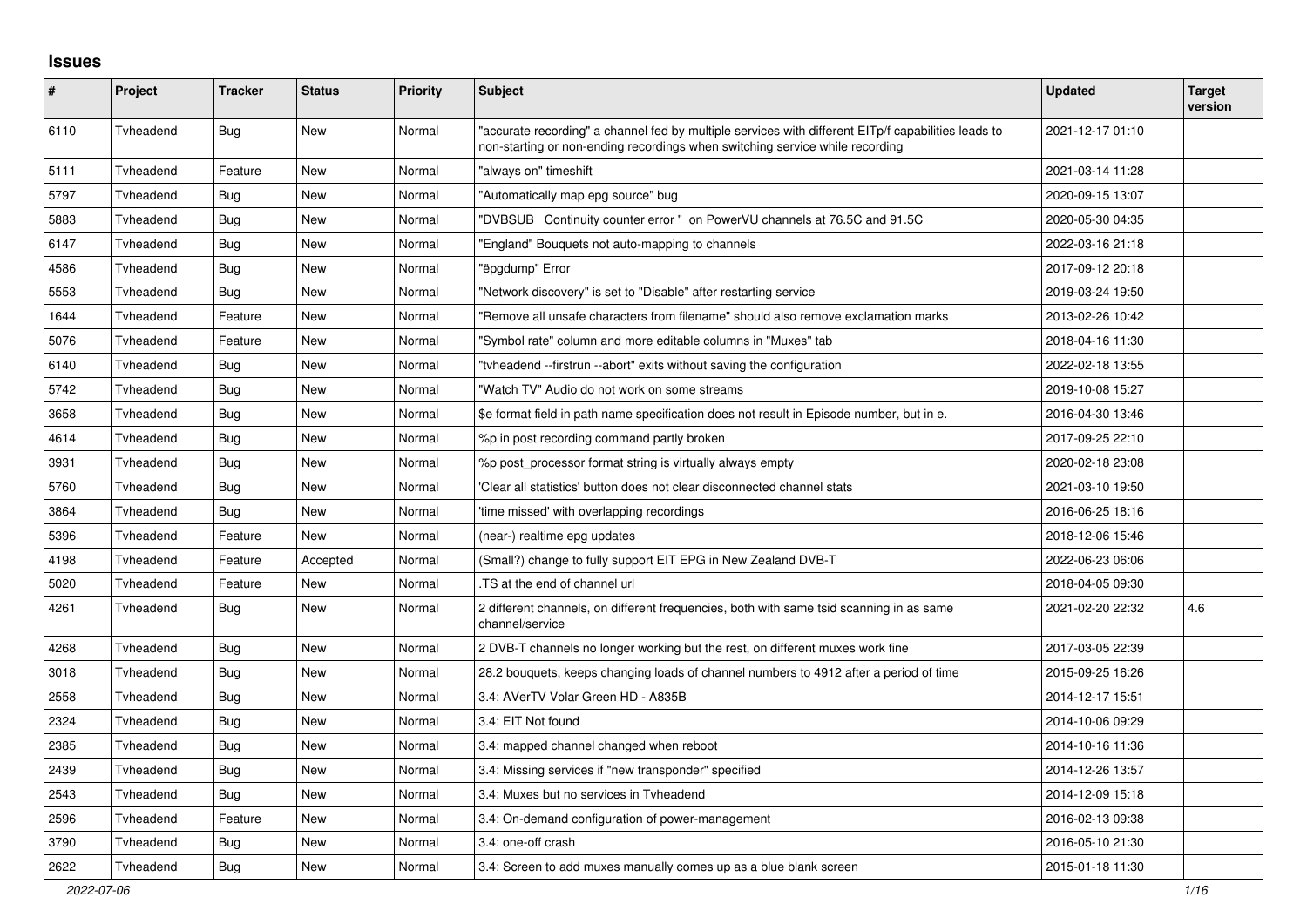| $\pmb{\#}$ | Project   | <b>Tracker</b> | <b>Status</b> | <b>Priority</b> | <b>Subject</b>                                                            | <b>Updated</b>   | <b>Target</b><br>version |
|------------|-----------|----------------|---------------|-----------------|---------------------------------------------------------------------------|------------------|--------------------------|
| 2695       | Tvheadend | Bug            | <b>New</b>    | Normal          | 3.4: System crash on Raspberry Pi 2                                       | 2015-03-22 17:19 |                          |
| 2288       | Tvheadend | <b>Bug</b>     | New           | Normal          | 3.4: Time missed error (HDHomerun)                                        | 2014-10-14 22:03 |                          |
| 2367       | Tvheadend | <b>Bug</b>     | New           | Normal          | 3.4: W3C F24 Violation                                                    | 2014-10-14 12:05 |                          |
| 2330       | Tvheadend | Feature        | New           | Low             | 3.4? Tuner in use always reported as #0 on Status page and in log         | 2014-10-06 09:28 |                          |
| 3051       | Tvheadend | <b>Bug</b>     | <b>New</b>    | Normal          | 4.0.5-17~g15506ea - segfault while tuning bouquest                        | 2015-08-24 14:45 |                          |
| 3513       | Tvheadend | Bug            | <b>New</b>    | Normal          | 4.08 crashes on startup                                                   | 2016-01-22 10:50 |                          |
| 3673       | Tvheadend | <b>Bug</b>     | New           | Normal          | 4.0: Crash while recording                                                | 2016-03-31 08:27 |                          |
| 3676       | Tvheadend | Bug            | <b>New</b>    | Normal          | 4.0: Occasionally no audio                                                | 2016-11-04 21:42 |                          |
| 3677       | Tvheadend | <b>Bug</b>     | <b>New</b>    | Normal          | 4.0: Unable to send descrambled subscriptions to sat>ip client            | 2016-04-11 21:55 |                          |
| 5457       | Tvheadend | <b>Bug</b>     | New           | Normal          | 4.3-1690 hangs after starting a recording                                 | 2018-12-26 09:45 |                          |
| 4124       | Tvheadend | Feature        | New           | Normal          | 44100hz audio                                                             | 2016-12-06 22:50 |                          |
| 5159       | Tvheadend | Feature        | New           | Normal          | A new format string for pre/post-processor: url for icon source           | 2018-07-19 00:12 |                          |
| 3243       | Tvheadend | Bug            | New           | Normal          | AAC DTS discontinuity                                                     | 2015-11-01 20:38 |                          |
| 5257       | Tvheadend | Bug            | <b>New</b>    | Normal          | AAC-LATM ==> AAC (sac) no audio stream with transcoding (Reopen of #3105) | 2018-10-14 19:36 |                          |
| 4019       | Tvheadend | Feature        | New           | Normal          | Ability to change recorded file path via UI                               | 2016-10-12 16:26 |                          |
| 4269       | Tyheadend | Feature        | New           | Normal          | Ability to extend recording if no recording follows it                    | 2017-03-06 14:56 |                          |
| 4417       | Tvheadend | Feature        | New           | Normal          | Ability to programmatically remove user defined prefixes from show titles | 2017-08-11 13:20 |                          |
| 5626       | Tvheadend | Bug            | New           | Normal          | Abort recording does not update display                                   | 2019-05-10 11:39 |                          |
| 2977       | Tvheadend | Feature        | <b>New</b>    | Normal          | Access control subadministrator                                           | 2015-07-05 05:53 |                          |
| 3056       | Tvheadend | Feature        | New           | Normal          | Access entries, accessible channels                                       | 2015-09-21 16:42 |                          |
| 4489       | Tvheadend | Feature        | New           | Normal          | Access Entries: Allow Network without users (->VLC)                       | 2017-07-19 15:13 |                          |
| 4345       | Tvheadend | Feature        | New           | Normal          | Access Entries: Improve user configuration                                | 2021-02-20 22:32 | 4.6                      |
| 5710       | Tvheadend | Bug            | New           | Normal          | Access entry: channel tag filter                                          | 2019-09-16 12:27 |                          |
| 5528       | Tvheadend | <b>Bug</b>     | New           | Normal          | <b>Accessed Denied</b>                                                    | 2019-02-06 20:53 |                          |
| 3485       | Tvheadend | Bug            | New           | Normal          | accessibility of the tvheadend admin page for blind persons               | 2016-10-23 03:57 |                          |
| 3058       | Tvheadend | Bug            | Need feedback | Normal          | Active Subscriptions show Error                                           | 2015-09-02 19:29 |                          |
| 3297       | Tvheadend | Feature        | New           | Normal          | Adaptive bitrate streaming                                                | 2016-06-24 17:38 |                          |
| 3715       | Tvheadend | Feature        | New           | Normal          | Add $!=$ into the filters                                                 | 2021-02-20 22:32 | 4.6                      |
| 5125       | Tvheadend | Feature        | New           | Normal          | Add "can decrypt" column to the Services tab                              | 2018-10-25 21:20 |                          |
| 5838       | Tvheadend | Feature        | New           | Normal          | Add "Channel tags" column in Muxes tab                                    | 2020-01-03 14:28 |                          |
| 4182       | Tvheadend | Feature        | New           | Normal          | Add "duplicate handling" - feature in DVR-Profiles                        | 2021-02-20 22:32 | 4.6                      |
| 5335       | Tvheadend | Feature        | New           | Normal          | Add "other broadcast times" to "Broadcast Details" under EPG              | 2018-11-24 19:09 | 999                      |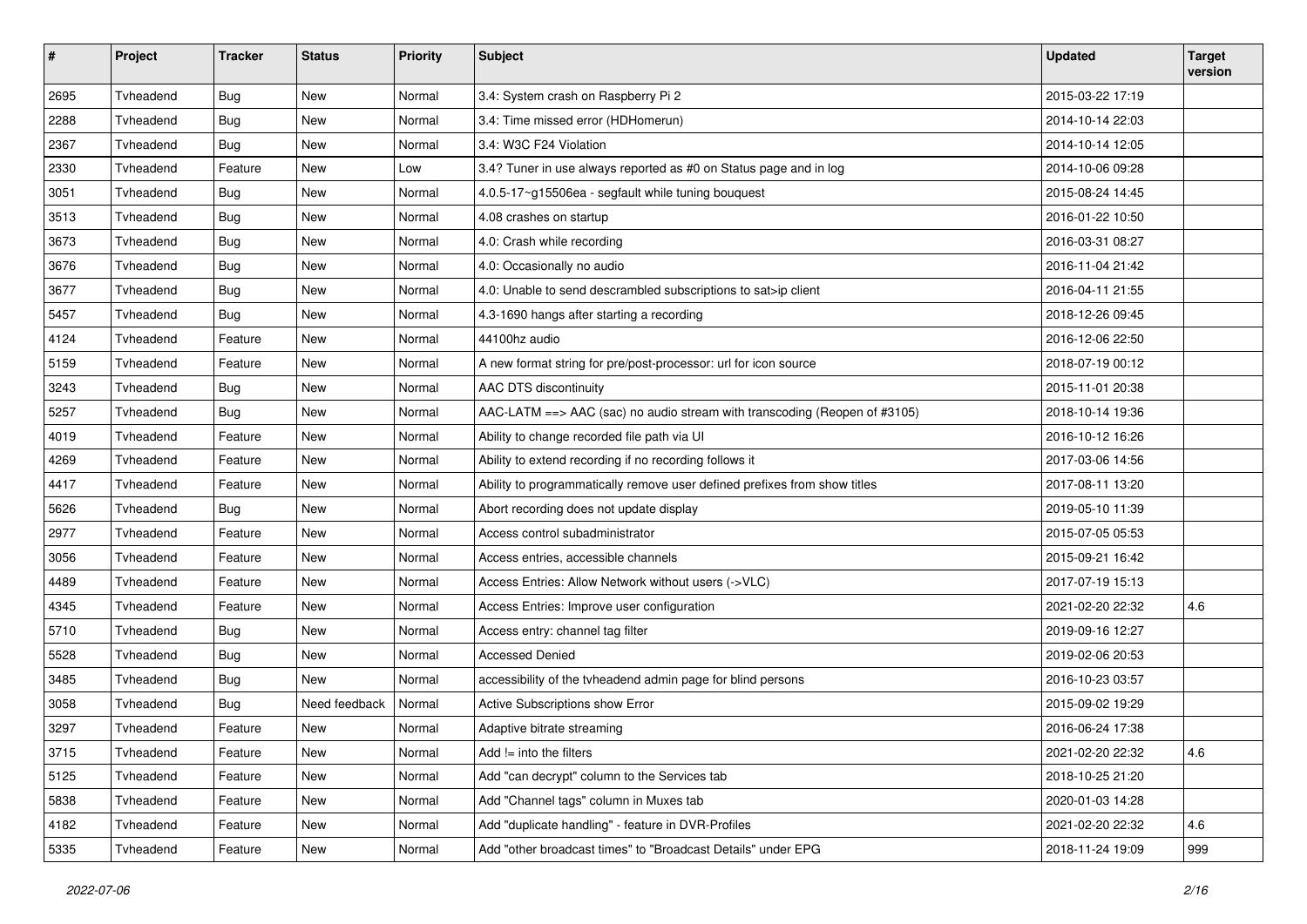| $\pmb{\#}$ | Project   | <b>Tracker</b> | <b>Status</b> | <b>Priority</b> | Subject                                                                                          | <b>Updated</b>   | <b>Target</b><br>version |
|------------|-----------|----------------|---------------|-----------------|--------------------------------------------------------------------------------------------------|------------------|--------------------------|
| 5336       | Tvheadend | Feature        | New           | Normal          | Add "similar broadcasts" to "Broadcast Details" under EPG                                        | 2018-11-24 19:09 | 999                      |
| 4066       | Tvheadend | Feature        | New           | Normal          | Add "Uptime" close to "Time"                                                                     | 2017-01-05 14:27 |                          |
| 4714       | Tvheadend | Feature        | <b>New</b>    | Normal          | Add "Use fuzzy mapping if merging same name" in bouquets section                                 | 2017-11-09 10:55 |                          |
| 3643       | Tvheadend | Feature        | New           | Normal          | Add a "max tuners" limit per user                                                                | 2016-03-18 17:35 |                          |
| 1398       | Tvheadend | Feature        | Accepted      | Normal          | Add a "Number of recordings to keep" attribute for autorecs                                      | 2021-02-20 22:32 | 4.6                      |
| 4149       | Tvheadend | Feature        | <b>New</b>    | Normal          | Add a maximum number of subscriptions for a given CA                                             | 2016-12-28 13:30 |                          |
| 4843       | Tvheadend | Feature        | <b>New</b>    | Normal          | Add a simple dvr-log-generator (file import to DVR database)                                     | 2021-02-20 22:32 | 4.6                      |
| 3880       | Tvheadend | Feature        | New           | Normal          | Add ability to stream content to media player, can be already carried out manually with WDTV box | 2016-07-01 12:14 |                          |
| 5407       | Tvheadend | Feature        | <b>New</b>    | Normal          | Add an edit sevice channel in webui                                                              | 2018-12-08 16:28 |                          |
| 4035       | Tvheadend | Feature        | New           | Normal          | Add audio language column to DVB Service page                                                    | 2021-02-20 22:32 | 4.6                      |
| 5793       | Tvheadend | Feature        | <b>New</b>    | Normal          | Add auth param to img urls in xmltv feed                                                         | 2019-12-14 15:25 |                          |
| 4164       | Tvheadend | Feature        | New           | Normal          | Add Blindscan Feature.                                                                           | 2017-01-07 21:34 |                          |
| 2396       | Tvheadend | Feature        | <b>New</b>    | Normal          | Add button select all and unselect all                                                           | 2014-10-24 08:10 |                          |
| 5318       | Tvheadend | Feature        | New           | Normal          | Add cac_cat_update module to capmt CA to process EMMs during a mux schedule.                     | 2018-11-06 16:16 |                          |
| 4765       | Tvheadend | Feature        | New           | Normal          | Add Custom HTTP headers field on network                                                         | 2021-02-20 22:32 | 4.6                      |
| 4769       | Tvheadend | Feature        | <b>New</b>    | Normal          | Add custom pipe-handler to IPTV networks                                                         | 2021-02-20 22:32 | 4.6                      |
| 4075       | Tvheadend | Feature        | New           | Normal          | Add DVB-S2X Support                                                                              | 2017-05-23 16:46 |                          |
| 4777       | Tvheadend | Feature        | <b>New</b>    | Normal          | Add EPG filter for categories                                                                    | 2017-12-09 13:09 |                          |
| 5136       | Tvheadend | Feature        | New           | Normal          | Add Filmaffinity search (for title) in broadcast details                                         | 2018-06-26 08:47 |                          |
| 1808       | Tvheadend | Feature        | <b>New</b>    | Normal          | Add generic IPTV backend                                                                         | 2013-10-10 15:01 |                          |
| 3430       | Tvheadend | Feature        | New           | Normal          | Add interface attribute to M3U playlist for IPTV automatic network.                              | 2021-02-20 22:32 | 4.6                      |
| 3828       | Tvheadend | Feature        | New           | Normal          | Add Marvell Armada 370 88F6707 to architectures for Synology build (TVH & HDHomeRun)             | 2016-06-04 01:33 |                          |
| 1109       | Tvheadend | Feature        | Accepted      | Low             | Add MHEG5 support                                                                                | 2015-11-09 09:50 |                          |
| 3642       | Tvheadend | Feature        | <b>New</b>    | Normal          | Add more usable stats for recording quality                                                      | 2021-02-20 22:32 | 4.6                      |
| 5103       | Tvheadend | Feature        | New           | Normal          | Add New Webradio                                                                                 | 2018-05-06 11:40 |                          |
| 4905       | Tvheadend | Feature        | New           | Normal          | Add NVIDIA's NVENC - encoding options with HW acceleration                                       | 2018-03-25 09:36 |                          |
| 5489       | Tvheadend | Feature        | <b>New</b>    | Normal          | Add opportunistic TLS (STARTTLS) to HTSP                                                         | 2019-05-15 23:09 |                          |
| 5685       | Tvheadend | Feature        | New           | Normal          | Add Option for Program/ Episode Icons in XMLTV output                                            | 2019-07-15 00:25 |                          |
| 4288       | Tvheadend | Feature        | New           | Normal          | Add Opus codec for audio transcoding                                                             | 2021-02-20 22:32 | 4.6                      |
| 4148       | Tvheadend | <b>Bug</b>     | New           | Normal          | add possibility record crypted channel without decrypting on fly                                 | 2016-12-27 18:39 |                          |
| 1555       | Tvheadend | Feature        | New           | Normal          | add property for regex that may not apear in event description                                   | 2013-01-19 17:20 |                          |
| 5378       | Tvheadend | Feature        | New           | Normal          | Add Simple EPG/M3U export                                                                        | 2018-11-30 20:08 |                          |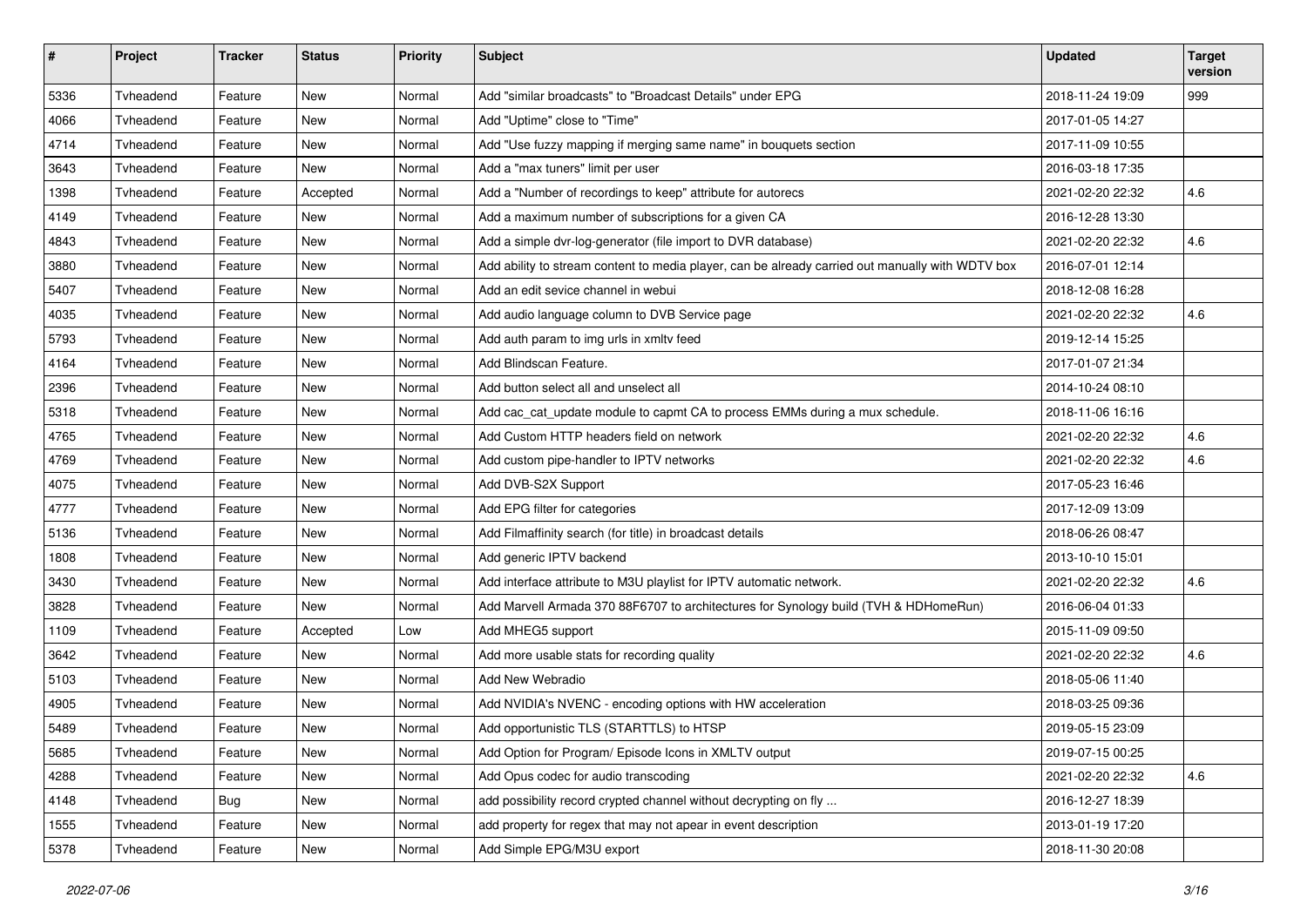| $\pmb{\#}$ | Project   | <b>Tracker</b> | <b>Status</b> | <b>Priority</b> | <b>Subject</b>                                                                                                                                                                     | <b>Updated</b>   | <b>Target</b><br>version |
|------------|-----------|----------------|---------------|-----------------|------------------------------------------------------------------------------------------------------------------------------------------------------------------------------------|------------------|--------------------------|
| 1554       | Tvheadend | Feature        | New           | Normal          | add size property to automatic recorder entries                                                                                                                                    | 2013-01-19 17:06 |                          |
| 4313       | Tvheadend | Feature        | New           | Normal          | Add SNR and Signal Strength to IPTV                                                                                                                                                | 2017-04-08 14:19 |                          |
| 1965       | Tvheadend | Feature        | New           | Normal          | Add sorting to the EPG Grab source dropdown in Channel configuration                                                                                                               | 2014-02-11 02:22 |                          |
| 3700       | Tvheadend | Feature        | New           | Normal          | Add SSL support to buildin HTTP server                                                                                                                                             | 2019-05-04 22:21 | 999                      |
| 1967       | Tvheadend | Feature        | <b>New</b>    | Normal          | Add sub-title (episode title) to DVR description pop-ups, and in descriptions used by XBMC                                                                                         | 2014-02-11 02:29 |                          |
| 5057       | Tvheadend | Feature        | <b>New</b>    | Normal          | Add support for Chinese AVS+ and DRA                                                                                                                                               | 2018-04-13 09:17 |                          |
| 4360       | Tvheadend | Feature        | New           | Normal          | Add support for importing services via HTSP                                                                                                                                        | 2017-05-08 10:25 |                          |
| 4496       | Tvheadend | Feature        | New           | Normal          | Add support for setting default mux KILL signal to something other than SIGKILL for auto IPTV muxes                                                                                | 2017-07-23 02:53 |                          |
| 3246       | Tyheadend | Feature        | New           | Normal          | Add support for vtuner (dreambox)                                                                                                                                                  | 2015-11-07 11:28 |                          |
| 5148       | Tvheadend | Feature        | New           | Normal          | Add the ability to enter a web url to pull in the xml guide data - like Plex, Emby and DVBLink does, or<br>add a built in webget so you just key in the url location (like others) | 2018-07-04 00:59 |                          |
| 5189       | Tvheadend | Feature        | New           | Normal          | Add the option to use "Name" from autorec for sub-directories instead of the title.                                                                                                | 2018-09-05 22:12 |                          |
| 3125       | Tvheadend | Feature        | New           | Normal          | Add to EPG filter to show set data                                                                                                                                                 | 2015-10-02 11:49 |                          |
| 4201       | Tvheadend | Feature        | <b>New</b>    | Normal          | Add view or filter for recording logs set to re-record                                                                                                                             | 2017-01-27 17:23 |                          |
| 5983       | Tvheadend | <b>Bug</b>     | New           | Normal          | Adding tag to channel hides channel in EPG view                                                                                                                                    | 2020-12-07 00:20 |                          |
| 5463       | Tvheadend | Feature        | <b>New</b>    | Normal          | addition of management of threads for transcoding profiles                                                                                                                         | 2018-12-28 14:22 |                          |
| 5212       | Tvheadend | Feature        | New           | Normal          | Additional "IPTV Automatic Network" settings                                                                                                                                       | 2019-02-15 08:42 |                          |
| 2693       | Tvheadend | Feature        | <b>New</b>    | Normal          | Addon/Plugin API?                                                                                                                                                                  | 2015-02-24 23:17 |                          |
| 4788       | Tvheadend | Bug            | <b>New</b>    | Normal          | After change PowerVu no anymore descrambling                                                                                                                                       | 2017-12-15 13:48 |                          |
| 5038       | Tyheadend | Bug            | New           | Normal          | After changing password in webui login is not possible anymore                                                                                                                     | 2018-04-23 15:06 |                          |
| 5703       | Tvheadend | <b>Bug</b>     | New           | Normal          | Airplay audio output delay or stutters (VLC or Kodi client)                                                                                                                        | 2019-08-10 09:19 |                          |
| 4674       | Tvheadend | Feature        | <b>New</b>    | Normal          | Alert user to conflicting recordings                                                                                                                                               | 2017-10-20 07:46 |                          |
| 3777       | Tvheadend | Feature        | New           | Normal          | Alert when you dont have permissions to edit a file                                                                                                                                | 2016-05-05 15:43 |                          |
| 1870       | Tyheadend | <b>Bug</b>     | Need feedback | Normal          | all IPTV channels missed                                                                                                                                                           | 2014-04-27 01:21 |                          |
| 4665       | Tvheadend | Feature        | New           | Normal          | Allow autorec for category and stars                                                                                                                                               | 2017-10-13 18:08 |                          |
| 5599       | Tvheadend | Feature        | New           | Normal          | Allow channel name to be configurable during service mapper                                                                                                                        | 2019-04-11 11:54 |                          |
| 5427       | Tvheadend | Feature        | <b>New</b>    | Normal          | Allow channels to play without descramble them                                                                                                                                     | 2018-12-13 19:33 |                          |
| 4485       | Tvheadend | Feature        | New           | Normal          | Allow custom LNB values entered under advanced                                                                                                                                     | 2017-07-18 03:22 |                          |
| 3417       | Tvheadend | Feature        | New           | Normal          | Allow filter/autorec based on note (rating)                                                                                                                                        | 2015-12-23 02:52 |                          |
| 3475       | Tvheadend | Feature        | New           | Normal          | Allow for a secondary (backup) recording path                                                                                                                                      | 2016-01-25 18:55 | 999                      |
| 3102       | Tvheadend | Feature        | New           | Low             | Allow HTSP to use UDP                                                                                                                                                              | 2015-09-25 16:20 |                          |
| 5686       | Tvheadend | Feature        | New           | Normal          | Allow keeping up to a specified amount of epg data                                                                                                                                 | 2020-10-31 08:11 |                          |
| 5617       | Tvheadend | Feature        | New           | Normal          | Allow merge of service across network bouquet                                                                                                                                      | 2019-05-01 09:59 |                          |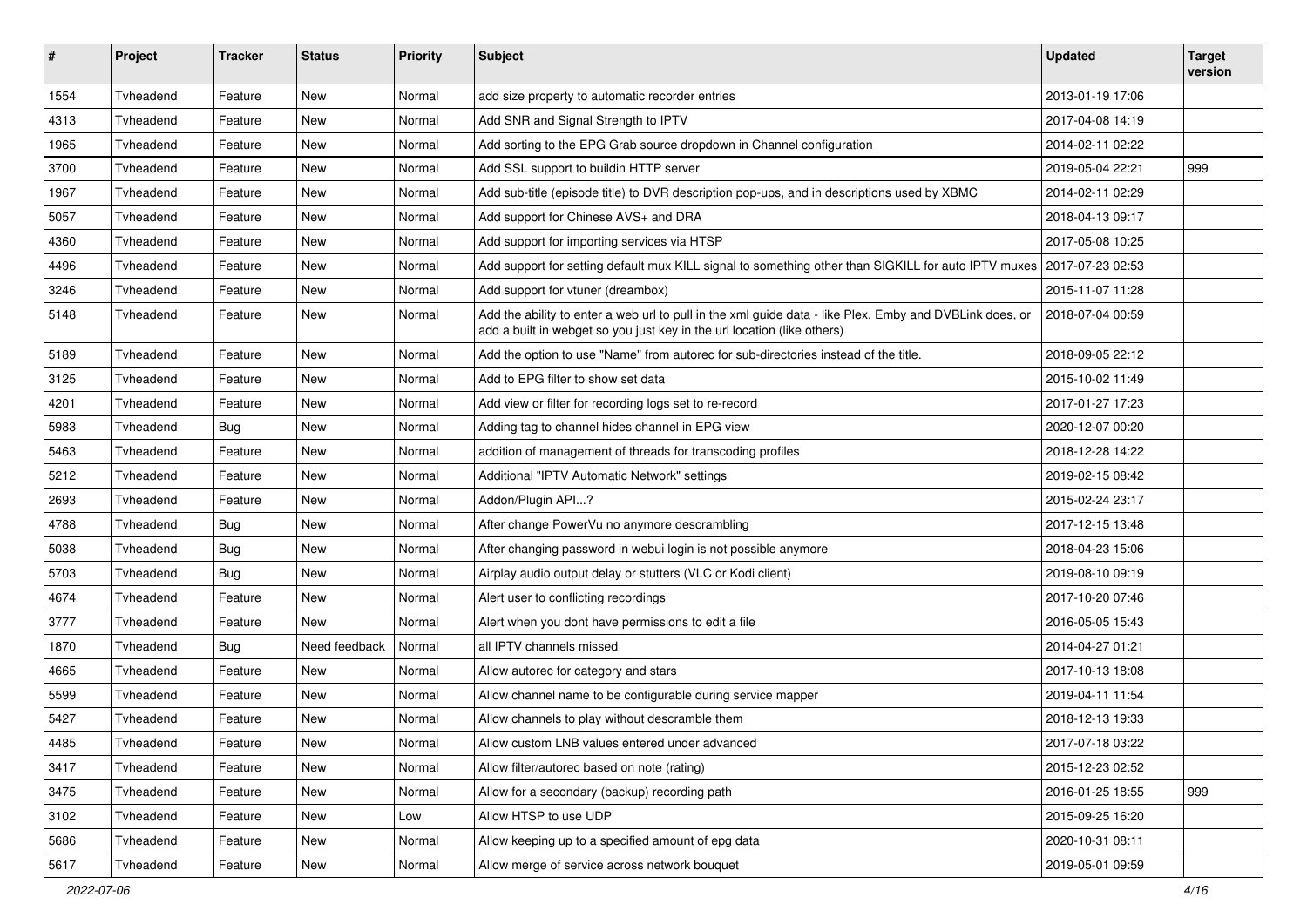| $\vert$ # | Project   | <b>Tracker</b> | <b>Status</b> | <b>Priority</b> | <b>Subject</b>                                                                                                              | Updated          | <b>Target</b><br>version |
|-----------|-----------|----------------|---------------|-----------------|-----------------------------------------------------------------------------------------------------------------------------|------------------|--------------------------|
| 4120      | Tvheadend | Feature        | <b>New</b>    | Normal          | allow negative pre-recording padding                                                                                        | 2021-02-20 22:32 | 4.6                      |
| 3392      | Tyheadend | Feature        | New           | Normal          | Allow on-the-fly transcoding for recordings                                                                                 | 2016-01-25 19:11 | 999                      |
| 2408      | Tvheadend | Feature        | <b>New</b>    | Normal          | Allow specifying specific CA client on a per-user basis                                                                     | 2014-10-27 19:37 |                          |
| 5495      | Tvheadend | Feature        | New           | Normal          | Allow to change EPG Channel Name / Number / Icon per channel                                                                | 2021-02-20 22:32 | 4.6                      |
| 5669      | Tvheadend | Feature        | New           | Normal          | Allow to disable automatic removing of recordings being watched                                                             | 2019-06-25 22:03 |                          |
| 3011      | Tvheadend | Feature        | New           | Normal          | Allow to modify recording's to-be-saved-by-title using external programs or scripts                                         | 2015-07-11 16:47 |                          |
| 3695      | Tvheadend | Feature        | New           | Normal          | Allow to select "pass" profile for live TV at Kodi(XBMC)                                                                    | 2016-04-05 13:43 |                          |
| 5540      | Tvheadend | Feature        | New           | Normal          | Allow TVCT on ADSB-C                                                                                                        | 2019-02-14 00:36 |                          |
| 5105      | Tvheadend | Bug            | New           | Normal          | Alter programme description to include detailed information removes original description                                    | 2018-05-07 13:11 |                          |
| 1810      | Tvheadend | <b>Bug</b>     | New           | Normal          | Analog NTSC using Hauppauge 2250 (saa7164) freezes one second after displaying image                                        | 2013-10-13 03:20 |                          |
| 4599      | Tvheadend | Feature        | <b>New</b>    | Normal          | Anamorphic set on transcoding                                                                                               | 2017-09-15 20:25 |                          |
| 1921      | Tvheadend | Feature        | <b>New</b>    | Normal          | Android port of Tvheadend as native (NDK) application?                                                                      | 2016-01-13 12:56 |                          |
| 4800      | Tvheadend | Bug            | New           | Normal          | api error with username-password                                                                                            | 2017-12-21 20:21 |                          |
| 2937      | Tvheadend | Feature        | <b>New</b>    | Normal          | API like status.xml but with more info                                                                                      | 2015-06-11 10:56 |                          |
| 5704      | Tyheadend | Feature        | New           | Normal          | API: Start scan of single Mux                                                                                               | 2019-08-12 16:36 |                          |
| 5857      | Tvheadend | <b>Bug</b>     | <b>New</b>    | Normal          | Aspect Ratio issue using Video Codec h264_omx                                                                               | 2020-11-15 20:51 |                          |
| 3086      | Tyheadend | <b>Bug</b>     | New           | Normal          | Assert triger on resume from hibernate                                                                                      | 2015-09-18 14:12 |                          |
| 5846      | Tvheadend | Feature        | <b>New</b>    | Normal          | Assume all HEVC content is UHD may not always be correct (when mapping channel)                                             | 2020-01-17 11:24 |                          |
| 6023      | Tyheadend | Feature        | New           | Normal          | ATSC 3.0 Mux support for US markets.                                                                                        | 2021-12-20 15:48 |                          |
| 5726      | Tvheadend | Bug            | New           | Normal          | Attribut »alloc size« an einer Funktion mit Rückgabetyp »int« wird ignoriert [-Werror=attributes]                           | 2019-09-13 08:21 |                          |
| 4675      | Tvheadend | Feature        | New           | Normal          | Audio Codec filter                                                                                                          | 2017-10-21 02:49 |                          |
| 5988      | Tvheadend | Bug            | New           | Normal          | Audio in WatchTV window (Web GUI) stopped working when migrating from stable to unstable using<br>Debian Buster             | 2021-04-11 19:43 |                          |
| 5714      | Tvheadend | Bug            | New           | Normal          | Audio out of sync with video while transcoding                                                                              | 2019-08-16 10:25 |                          |
| 3544      | Tvheadend | <b>Bug</b>     | New           | Normal          | Audio problems when doing fast forward                                                                                      | 2016-03-27 00:57 |                          |
| 5506      | Tvheadend | Feature        | New           | Normal          | Audio Transcoding Volume Change                                                                                             | 2019-01-19 19:37 |                          |
| 2699      | Tvheadend | <b>Bug</b>     | New           | Normal          | AUTO mode for constellation and bandwith in Muxes setup make my dual tuner Terratec Cinergy DT<br>USB XS Diversity/ T5 fail | 2015-03-04 17:26 |                          |
| 1904      | Tvheadend | <b>Bug</b>     | New           | Normal          | Auto Recording and series link not working on some Irish DVB-T channels                                                     | 2014-02-28 10:41 |                          |
| 5839      | Tvheadend | Feature        | <b>New</b>    | Normal          | Auto restart (not reschedule rerun) record when a certain amount of data errors occured                                     | 2020-01-03 09:11 |                          |
| 2741      | Tvheadend | Feature        | New           | Normal          | Auto search IPTV from ISP                                                                                                   | 2015-03-27 09:35 |                          |
| 1905      | Tvheadend | Feature        | Accepted      | Normal          | Auto Tag by Network Name or Group select channels for Tagging                                                               | 2014-01-01 20:59 |                          |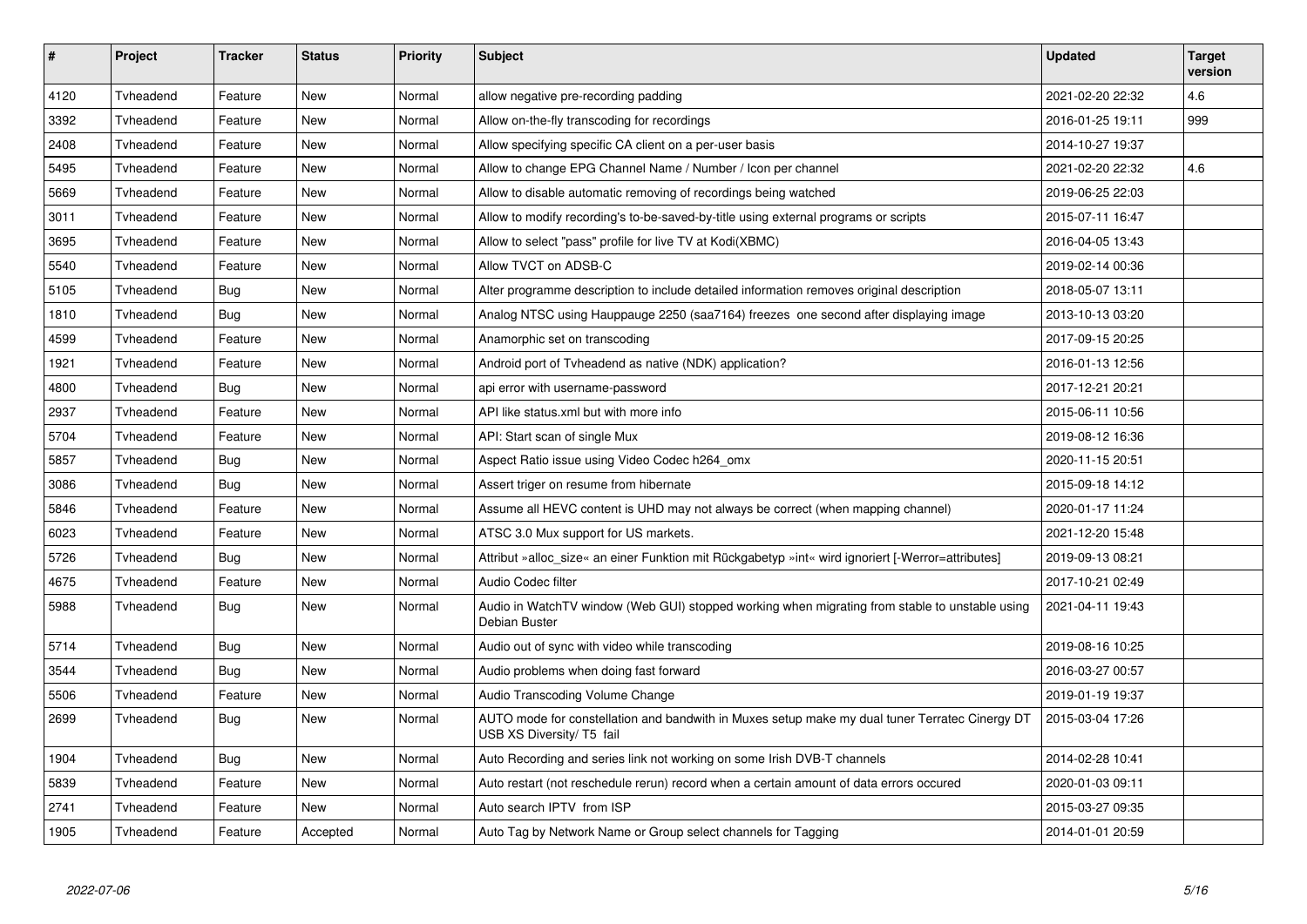| $\pmb{\#}$ | Project   | <b>Tracker</b> | <b>Status</b> | <b>Priority</b> | <b>Subject</b>                                                                                                        | <b>Updated</b>   | <b>Target</b><br>version |
|------------|-----------|----------------|---------------|-----------------|-----------------------------------------------------------------------------------------------------------------------|------------------|--------------------------|
| 5532       | Tvheadend | Feature        | <b>New</b>    | Normal          | Auto-set EPG grabber to channel name when IPTV source changes mux abit causing name-not-set<br>on.                    | 2019-02-08 23:36 |                          |
| 4534       | Tvheadend | Bug            | New           | Normal          | Autobuild not working                                                                                                 | 2017-08-18 00:34 |                          |
| 3532       | Tvheadend | Feature        | New           | Normal          | Autodiscover IPTV                                                                                                     | 2016-01-26 14:37 |                          |
| 548        | Tvheadend | Feature        | <b>New</b>    | High            | Automap channel by option                                                                                             | 2012-08-09 00:13 |                          |
| 6008       | Tvheadend | Feature        | New           | Normal          | Automatic handling of transmission Quirks                                                                             | 2021-09-16 11:44 |                          |
| 5537       | Tvheadend | Bug            | New           | Normal          | Automatic network DIGEST autentification                                                                              | 2019-02-12 12:24 |                          |
| 2116       | Tvheadend | Bug            | <b>New</b>    | Normal          | Automatic recorder ignores "Starting around"-time                                                                     | 2014-06-07 21:43 |                          |
| 1168       | Tvheadend | Feature        | New           | Normal          | Automatic Recorder needs a single rule to be able to specify multiple channels                                        | 2013-01-08 21:30 |                          |
| 1876       | Tvheadend | Bug            | New           | Normal          | automatic recordings after EPG update                                                                                 | 2014-10-05 21:10 |                          |
| 1979       | Tvheadend | Bug            | New           | Normal          | Automatique recorder record some non desired programs                                                                 | 2014-11-02 18:55 |                          |
| 4454       | Tvheadend | Bug            | New           | Normal          | AutoRec (sometimes) creates wrong schedules                                                                           | 2019-01-11 15:58 |                          |
| 3254       | Tvheadend | Bug            | <b>New</b>    | Normal          | Autorec entries does not work properly                                                                                | 2015-11-02 18:39 |                          |
| 4299       | Tvheadend | Bug            | <b>New</b>    | Normal          | Autorec fails with "file missing" or wrong program being recorded.with bad EPG data                                   | 2017-03-29 11:22 |                          |
| 5491       | Tvheadend | <b>Bug</b>     | New           | Normal          | Autorec ignores "Start after" and "Start before"                                                                      | 2019-01-11 16:02 |                          |
| 3531       | Tvheadend | <b>Bug</b>     | New           | Normal          | Autorec missing some recordings                                                                                       | 2019-06-18 08:53 |                          |
| 4467       | Tvheadend | Bug            | New           | Normal          | Autorec records two or more instances of the same show                                                                | 2017-07-16 15:53 |                          |
| 4561       | Tvheadend | <b>Bug</b>     | New           | Normal          | Autorec Stops Scheduling Recording                                                                                    | 2017-08-29 07:34 |                          |
| 3794       | Tvheadend | Bug            | <b>New</b>    | Normal          | Autorec upcoming recordings are incorect after reboot                                                                 | 2016-09-27 21:03 |                          |
| 5852       | Tvheadend | <b>Bug</b>     | New           | Normal          | Autorec with series link is recording duplicates                                                                      | 2020-09-15 13:06 |                          |
| 3812       | Tvheadend | Bug            | <b>New</b>    | Normal          | Autorec: missing documentation of duplicate handling                                                                  | 2016-05-17 22:54 |                          |
| 4264       | Tvheadend | Feature        | New           | Normal          | Autorecording - dialog: it will match (and record x events)                                                           | 2017-03-04 15:40 |                          |
| 5736       | Tvheadend | Feature        | New           | Normal          | Autorecording time range decrease                                                                                     | 2019-09-26 20:30 |                          |
| 5570       | Tvheadend | Feature        | New           | Normal          | Autorecords: selecting one category without another                                                                   | 2019-03-11 10:04 |                          |
| 5589       | Tvheadend | Bug            | New           | Normal          | autorecs don't work properly                                                                                          | 2019-04-07 08:21 |                          |
| 5508       | Tvheadend | Bug            | <b>New</b>    | Normal          | Autorecs priority and scheduling don't record full tv shows                                                           | 2019-03-06 21:48 |                          |
| 5632       | Tvheadend | <b>Bug</b>     | New           | Normal          | autorecs with duplicate handling set to "record if different episode number" don't take into account<br>season number | 2019-06-01 13:23 |                          |
| 5093       | Tvheadend | Bug            | <b>New</b>    | Normal          | Autorefresh don't work after remove records from upcoming record list                                                 | 2019-12-09 04:02 |                          |
| 6000       | Tvheadend | Feature        | New           | Normal          | B-CAS support for Japanese ISDB-T                                                                                     | 2021-02-02 06:49 |                          |
| 4651       | Tvheadend | <b>Bug</b>     | New           | Normal          | Backspace key not for navigating.                                                                                     | 2017-10-04 12:37 |                          |
| 4887       | Tvheadend | Feature        | New           | Normal          | Backup process improvements                                                                                           | 2018-01-24 12:03 |                          |
| 4061       | Tvheadend | Feature        | New           | Normal          | Ban user access                                                                                                       | 2017-09-16 17:29 |                          |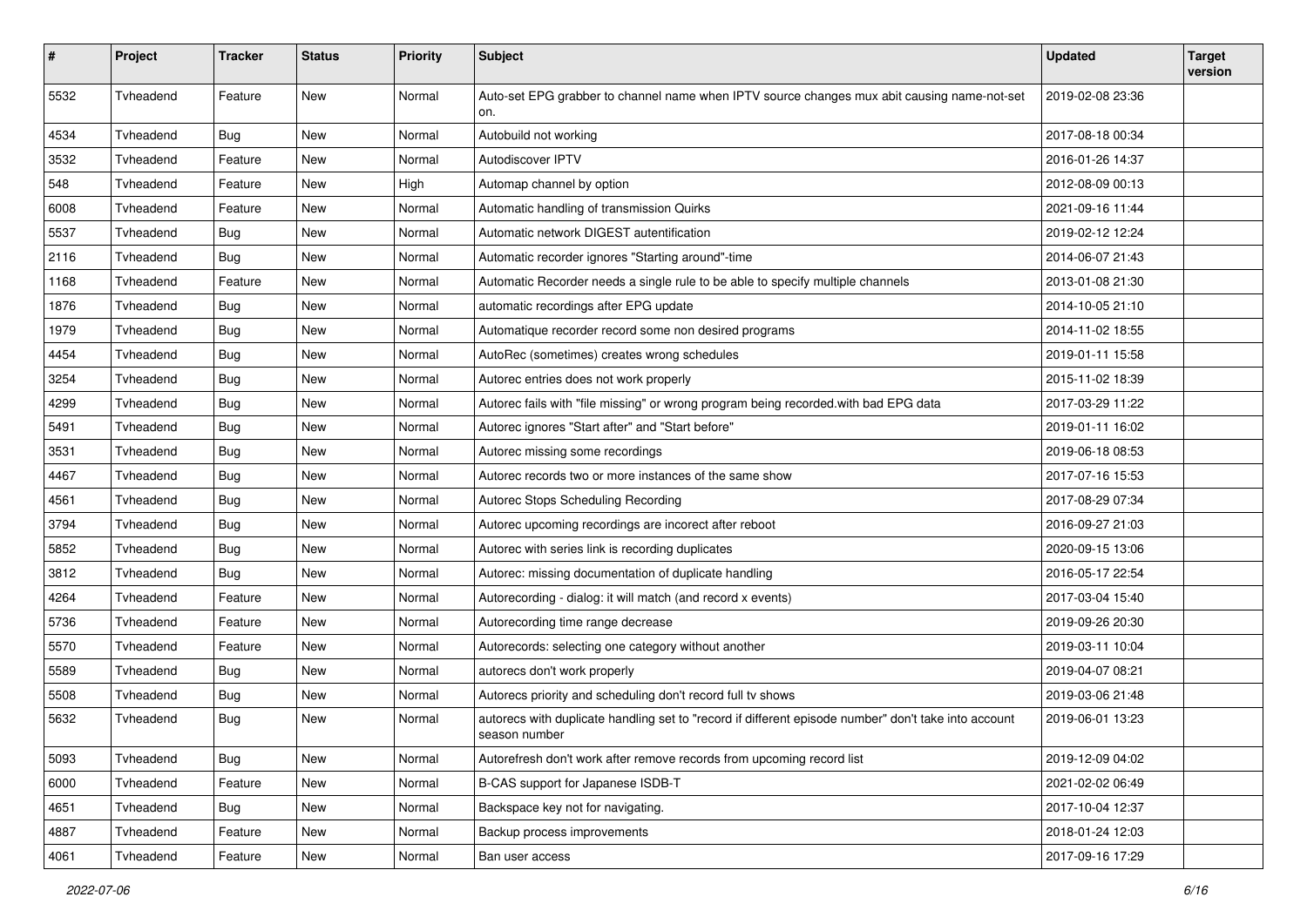| $\#$ | Project   | <b>Tracker</b> | <b>Status</b> | <b>Priority</b> | <b>Subject</b>                                                                                                  | <b>Updated</b>   | <b>Target</b><br>version |
|------|-----------|----------------|---------------|-----------------|-----------------------------------------------------------------------------------------------------------------|------------------|--------------------------|
| 5604 | Tvheadend | Feature        | <b>New</b>    | Normal          | Better handle available quality                                                                                 | 2019-04-14 21:07 |                          |
| 3445 | Tvheadend | Feature        | New           | Normal          | Better number-assignment for channels                                                                           | 2021-02-20 22:32 | 4.6                      |
| 5086 | Tvheadend | Bug            | <b>New</b>    | Normal          | BISS descramble error                                                                                           | 2018-04-25 15:07 |                          |
| 5137 | Tvheadend | Feature        | <b>New</b>    | Normal          | Bitstream Filters for audio track                                                                               | 2018-06-29 08:26 |                          |
| 5562 | Tvheadend | Feature        | New           | Normal          | Blacklist chanels (create bouquet)                                                                              | 2020-10-12 22:59 |                          |
| 5041 | Tvheadend | Bug            | <b>New</b>    | Normal          | Blank access control may prevent WebUI login                                                                    | 2018-03-27 10:42 |                          |
| 3897 | Tvheadend | Bug            | New           | Normal          | Blocks of 8 hours "To be announced" reading Schedules Direct                                                    | 2016-07-13 20:53 |                          |
| 5557 | Tvheadend | Bug            | New           | Normal          | Bouqets not importing properly                                                                                  | 2019-02-24 08:55 |                          |
| 4562 | Tvheadend | <b>Bug</b>     | New           | Normal          | bouquet import - using enigma2 (.tv) formatted files                                                            | 2017-08-31 16:07 |                          |
| 5666 | Tvheadend | Bug            | New           | Normal          | Bouquet interfering with Schedules Direct internal grabber.                                                     | 2019-09-10 15:54 |                          |
| 4317 | Tvheadend | Bug            | New           | Normal          | Bouquets aren't processed unless relevant EPG grabber is enabled                                                | 2017-04-12 01:12 |                          |
| 4501 | Tvheadend | Bug            | New           | Normal          | Bouquets don't complete due to "too much queued table input data"                                               | 2017-07-25 22:52 |                          |
| 6131 | Tvheadend | <b>Bug</b>     | Need feedback | Normal          | Broken apt bullseye unstable repository                                                                         | 2022-06-23 09:47 |                          |
| 4275 | Tvheadend | Bug            | <b>New</b>    | Normal          | Broken Record after Broadcaster switching programme title (DVB-S)                                               | 2017-03-15 22:04 |                          |
| 6169 | Tvheadend | Bug            | New           | Normal          | Bug 3887 (re)appears for me still in 4.3-2024                                                                   | 2022-05-06 12:55 |                          |
| 4262 | Tvheadend | Bug            | New           | Normal          | Bug when deleting some Columns                                                                                  | 2021-02-20 22:32 | 4.6                      |
| 5908 | Tyheadend | Bug            | New           | Normal          | Bug- crash during descrambling                                                                                  | 2020-05-30 08:01 |                          |
| 3978 | Tvheadend | <b>Bug</b>     | New           | Normal          | <b>Build fails Xenial</b>                                                                                       | 2016-09-17 18:47 |                          |
| 5849 | Tvheadend | Bug            | <b>New</b>    | Normal          | Build failure on 88f6281 arch - 'fwrite', declared with attribute warn_unused_result<br>[-Werror=unused-result] | 2020-01-31 03:29 |                          |
| 6137 | Tvheadend | Bug            | <b>New</b>    | Normal          | Build in WSL2 failing on nasm?                                                                                  | 2022-02-12 08:08 |                          |
| 2233 | Tvheadend | <b>Bug</b>     | New           | Normal          | build process seems to b broken                                                                                 | 2014-08-17 07:51 |                          |
| 3559 | Tvheadend | Bug            | New           | Normal          | Build stop working                                                                                              | 2016-03-01 21:32 |                          |
| 4608 | Tvheadend | Bug            | <b>New</b>    | Normal          | Build-in Help: wrong format in example of %p                                                                    | 2017-09-20 12:06 |                          |
| 4221 | Tvheadend | Feature        | New           | Normal          | Bulk add/remove tags                                                                                            | 2017-06-16 20:20 | 999                      |
| 5673 | Tvheadend | Bug            | Accepted      | Normal          | <b>Buster armhf Builds</b>                                                                                      | 2021-10-11 20:35 |                          |
| 4111 | Tvheadend | Feature        | <b>New</b>    | Normal          | CA per Tuner                                                                                                    | 2017-01-05 09:04 |                          |
| 4897 | Tvheadend | <b>Bug</b>     | New           | Normal          | CA0 shows Slot Empty in TvHeadend although the CI+ Module is inserted                                           | 2019-01-20 16:47 |                          |
| 5646 | Tvheadend | Feature        | New           | Normal          | Cablecard support from fb340ae8 doesnt seem to be in 4.2(.8)                                                    | 2020-01-11 02:27 |                          |
| 3468 | Tvheadend | Feature        | New           | Normal          | cache config files - faster startup                                                                             | 2016-01-02 15:49 |                          |
| 3961 | Tvheadend | Feature        | New           | Normal          | CAM support tbs cards                                                                                           | 2016-09-05 13:35 |                          |
| 5094 | Tvheadend | Bug            | New           | Normal          | Can not delete bouquets                                                                                         | 2018-05-03 13:22 |                          |
| 5120 | Tvheadend | Feature        | New           | Normal          | Can we change service_provider                                                                                  | 2018-05-25 08:30 |                          |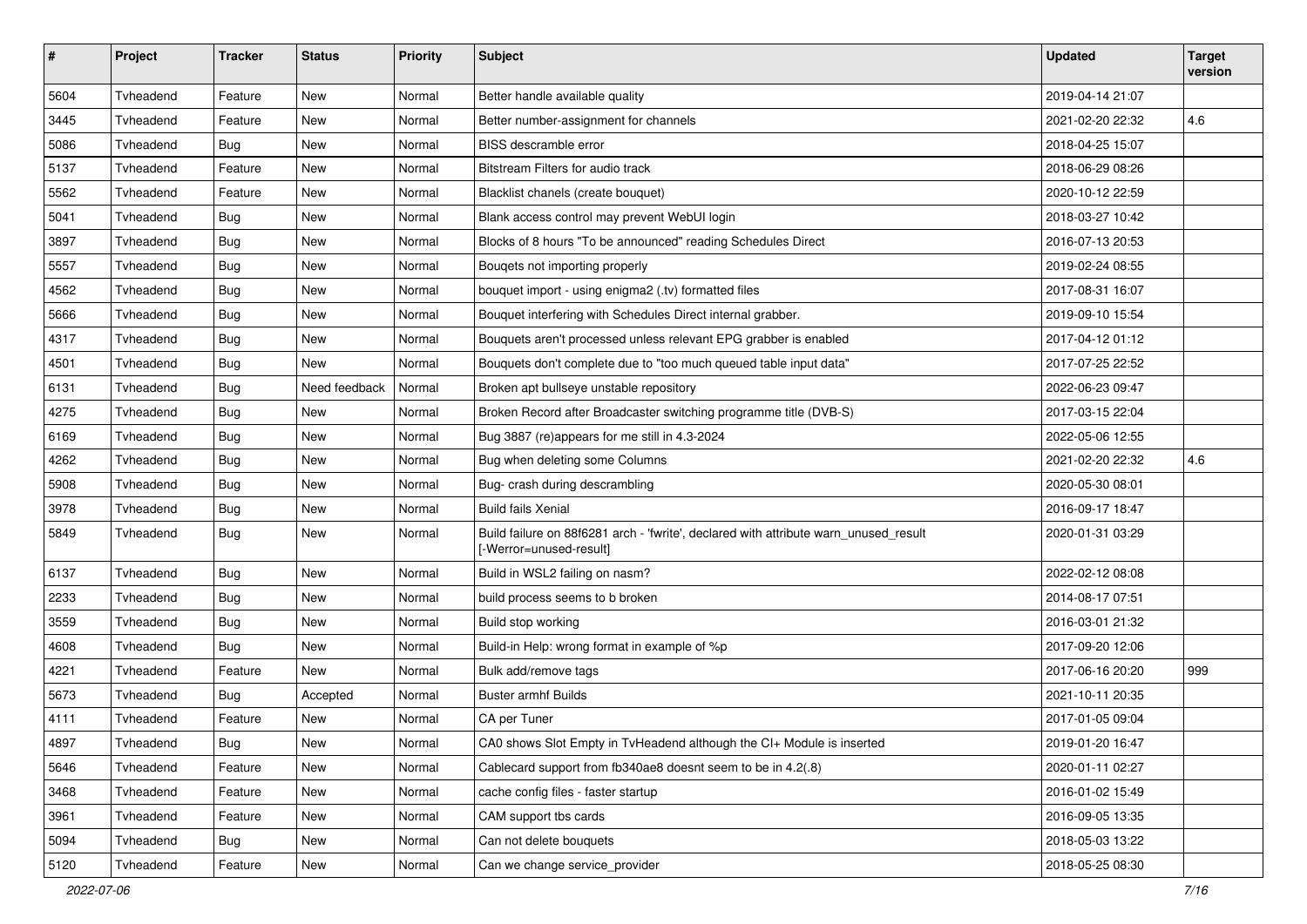| $\sharp$ | Project   | <b>Tracker</b> | <b>Status</b> | <b>Priority</b> | <b>Subject</b>                                                                                                 | <b>Updated</b>   | <b>Target</b><br>version |
|----------|-----------|----------------|---------------|-----------------|----------------------------------------------------------------------------------------------------------------|------------------|--------------------------|
| 4522     | Tvheadend | Bug            | <b>New</b>    | Normal          | Can't build on MacOS El Capitan 10.11 - Platforms without monotonic clocks are not supported                   | 2017-08-07 05:03 |                          |
| 4486     | Tvheadend | <b>Bug</b>     | New           | Normal          | Can't compile ffmpeg                                                                                           | 2017-07-18 15:04 |                          |
| 4530     | Tvheadend | <b>Bug</b>     | New           | Normal          | can't get track url in m3u properly if track url too long                                                      | 2017-08-15 19:08 |                          |
| 2978     | Tvheadend | Bug            | <b>New</b>    | Normal          | Can't login with Unicode username                                                                              | 2015-06-28 16:36 |                          |
| 3634     | Tvheadend | Bug            | New           | Normal          | Can't map channels after initial setup                                                                         | 2016-03-16 17:45 |                          |
| 4194     | Tvheadend | Bug            | <b>New</b>    | Normal          | Can't play any channel with VLC                                                                                | 2017-01-26 20:59 |                          |
| 5113     | Tvheadend | <b>Bug</b>     | New           | Normal          | Can't record anything but pass format                                                                          | 2018-06-20 03:44 |                          |
| 2875     | Tvheadend | <b>Bug</b>     | New           | Normal          | Can't scan satellites 110w and 119w                                                                            | 2015-05-25 09:10 |                          |
| 5609     | Tvheadend | Bug            | <b>New</b>    | Normal          | Can't tune DVB-T usb sticks with aarch64 kernel                                                                | 2019-04-22 19:24 |                          |
| 5060     | Tvheadend | <b>Bug</b>     | New           | Normal          | Cannot build latest git d941885                                                                                | 2018-05-12 10:05 |                          |
| 3509     | Tvheadend | Bug            | New           | Normal          | Cannot cross compile master                                                                                    | 2016-02-05 11:10 |                          |
| 2837     | Tvheadend | Bug            | New           | Normal          | Cannot filter DVR Autorec Duplicates                                                                           | 2015-08-28 13:48 |                          |
| 4190     | Tvheadend | <b>Bug</b>     | New           | Normal          | Cannot login using superuser account when anon user is configured / misc                                       | 2017-01-22 14:08 |                          |
| 1704     | Tvheadend | Bug            | Need feedback | Normal          | Cannot play recordings anymore                                                                                 | 2013-04-22 14:42 |                          |
| 4647     | Tvheadend | <b>Bug</b>     | <b>New</b>    | Normal          | Cannot receive DVB-T2 channels that are recievable with dvbv5-zap                                              | 2017-10-07 23:30 |                          |
| 3725     | Tvheadend | Bug            | New           | Normal          | cannot record 2 shows on same frequency with hdhomerun transcoding                                             | 2016-04-19 15:24 |                          |
| 3684     | Tvheadend | Bug            | New           | Normal          | Cant upgrade latest version                                                                                    | 2016-04-13 12:21 |                          |
| 2648     | Tvheadend | <b>Bug</b>     | New           | Normal          | Capmt connection with socket file (the old .so wrapper mode) don't work                                        | 2015-02-13 19:12 |                          |
| 5449     | Tvheadend | Bug            | <b>New</b>    | Normal          | CAPMT descrambler does not work with frontend1                                                                 | 2019-01-15 12:28 |                          |
| 3682     | Tvheadend | Feature        | New           | Normal          | Case insensitive string grid column sorting                                                                    | 2018-10-26 18:17 |                          |
| 4396     | Tvheadend | <b>Bug</b>     | New           | Normal          | CCCam flooding log                                                                                             | 2017-05-25 17:03 |                          |
| 5099     | Tvheadend | Bug            | <b>New</b>    | Normal          | cccam protocol 2.3.0 - Ignore ECM request                                                                      | 2021-11-09 12:07 |                          |
| 1978     | Tvheadend | <b>Bug</b>     | New           | Normal          | Cells in the datagrid, on different places, show other content when the cell is selected                       | 2014-02-23 19:17 |                          |
| 4036     | Tvheadend | Feature        | New           | Normal          | Change automatically adapter when errors                                                                       | 2016-10-25 21:47 |                          |
| 4756     | Tvheadend | <b>Bug</b>     | New           | Normal          | Change default value of "Channel icon path"                                                                    | 2017-11-30 21:07 |                          |
| 5477     | Tvheadend | Feature        | New           | Normal          | Change few unselectable="on" UI items to unselectable="off"                                                    | 2019-01-05 09:02 |                          |
| 3991     | Tvheadend | Feature        | New           | Normal          | Change MPEG-TS input data handling<br>(timeshift, use-data-from-timeshift, stream-migration-to-another-client) | 2021-02-20 22:32 | 4.6                      |
| 2443     | Tvheadend | Feature        | <b>New</b>    | Normal          | Changed icon for show hide passwords                                                                           | 2014-10-31 14:11 |                          |
| 5371     | Tvheadend | <b>Bug</b>     | New           | Normal          | Changing Upcoming/Current Recordings settings in webinterface messes up UI                                     | 2018-12-03 22:18 |                          |
| 3650     | Tvheadend | Bug            | New           | Normal          | channel editor unusable                                                                                        | 2016-03-22 13:26 |                          |
| 3969     | Tvheadend | Bug            | New           | Normal          | Channel icon path/to//%C.png ignoring non ascii characters                                                     | 2016-09-08 15:10 |                          |
| 5116     | Tvheadend | <b>Bug</b>     | New           | Normal          | Channel icons broken (Image cache)                                                                             | 2018-05-19 03:45 |                          |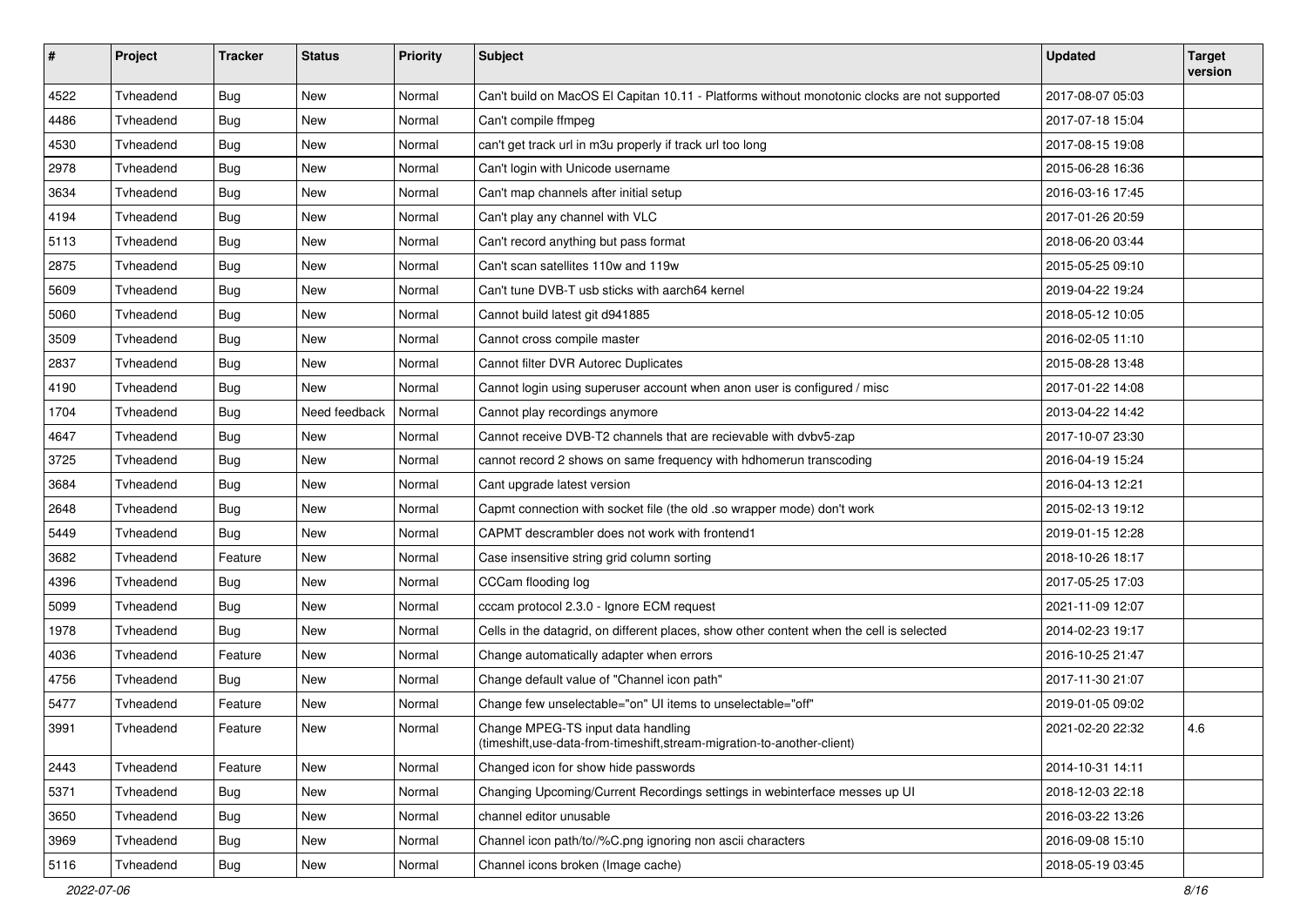| $\pmb{\#}$ | Project   | <b>Tracker</b> | <b>Status</b> | <b>Priority</b> | <b>Subject</b>                                                                                  | <b>Updated</b>   | <b>Target</b><br>version |
|------------|-----------|----------------|---------------|-----------------|-------------------------------------------------------------------------------------------------|------------------|--------------------------|
| 3698       | Tvheadend | Bug            | <b>New</b>    | Normal          | Channel name for finished recordings reverts to "{name-not-set}" after restarting tvheadend     | 2016-04-06 13:43 |                          |
| 5265       | Tvheadend | <b>Bug</b>     | New           | Normal          | Channel Name not shown in SAT-IP Subscriptions                                                  | 2018-10-16 21:06 |                          |
| 3719       | Tvheadend | Bug            | <b>New</b>    | Normal          | Channel name placeholder (%c, %C) used for channel icons is too restrictive                     | 2021-02-20 22:32 | 4.6                      |
| 5889       | Tvheadend | <b>Bug</b>     | <b>New</b>    | Normal          | channel options overwritten                                                                     | 2020-05-04 00:28 |                          |
| 2756       | Tvheadend | <b>Bug</b>     | New           | Normal          | channel SONY HD audio only and Gloob channel without audio.                                     | 2015-07-03 11:35 |                          |
| 4343       | Tvheadend | Feature        | New           | Normal          | <b>Channel Sorting</b>                                                                          | 2017-04-30 22:10 |                          |
| 2911       | Tvheadend | Feature        | New           | Normal          | Channel-Logos in the EPG-Grid possible?                                                         | 2015-07-05 16:00 |                          |
| 3055       | Tvheadend | Feature        | New           | Normal          | Channels grid: please add "Services by name" column                                             | 2015-08-29 15:38 |                          |
| 2602       | Tyheadend | Feature        | <b>New</b>    | Normal          | Channels tab: Allow a tag to be assigned to multiple channels at once                           | 2015-01-06 22:36 |                          |
| 5040       | Tvheadend | <b>Bug</b>     | New           | Normal          | Channels with Ident 09BE not open                                                               | 2018-03-27 16:41 |                          |
| 5973       | Tvheadend | Feature        | New           | Normal          | Check / uncheck all in lists?                                                                   | 2020-11-15 22:26 |                          |
| 4865       | Tvheadend | Feature        | New           | Normal          | Check config version and warn if more recent                                                    | 2018-01-16 15:17 |                          |
| 4736       | Tvheadend | Feature        | New           | Normal          | CICAM: MMI support in the WebUI and via HTSP                                                    | 2017-12-14 09:12 |                          |
| 4689       | Tvheadend | Feature        | New           | Normal          | Clean obsolete imagecache and log files                                                         | 2017-10-25 23:49 |                          |
| 2339       | Tvheadend | Feature        | New           | Normal          | Clear "non existing" services (same as "Check availability" on mapping)                         | 2019-07-29 21:51 |                          |
| 3749       | Tvheadend | Bug            | <b>New</b>    | Normal          | Client can't scan, TVH as SAT>IP server.                                                        | 2016-05-01 20:51 |                          |
| 5126       | Tvheadend | Bug            | New           | Normal          | Clone button in CA page of webif opens Add dialog (tvh 4.2.2-32)                                | 2018-05-29 21:53 |                          |
| 4259       | Tvheadend | Feature        | New           | Normal          | Close PVR stream(subscription) after X time if no activity (sleep)                              | 2017-03-03 13:50 |                          |
| 6099       | Tvheadend | Feature        | New           | Normal          | Collision detection for recordings                                                              | 2021-11-16 08:37 |                          |
| 3515       | Tvheadend | Feature        | New           | Normal          | Colours for multiple recordings                                                                 | 2017-10-02 02:41 |                          |
| 1484       | Tvheadend | Feature        | New           | Normal          | Column for Provider in Channel-setup                                                            | 2013-01-16 21:56 |                          |
| 3620       | Tvheadend | <b>Bug</b>     | New           | Normal          | Compilation error when using Android NDK                                                        | 2016-03-10 09:06 |                          |
| 4864       | Tvheadend | <b>Bug</b>     | New           | Normal          | Compile warnings                                                                                | 2018-01-16 11:39 |                          |
| 4650       | Tvheadend | Feature        | New           | Normal          | Compile with bundle and local config folder                                                     | 2017-10-04 12:22 |                          |
| 4241       | Tvheadend | <b>Bug</b>     | New           | Normal          | Complete audio dropout on recordings with dvb reception issues                                  | 2017-02-23 13:57 |                          |
| 4451       | Tvheadend | Feature        | New           | Normal          | Configuration support for readonly filesystems                                                  | 2017-06-27 07:59 |                          |
| 4913       | Tvheadend | <b>Bug</b>     | <b>New</b>    | Normal          | Configuration tab completely missing                                                            | 2018-02-03 16:04 |                          |
| 2159       | Tvheadend | <b>Bug</b>     | New           | Normal          | Configuration: Browser scrolls back to top when trying to map service to channel                | 2014-07-01 16:06 |                          |
| 3047       | Tvheadend | Bug            | New           | Normal          | Configuring an internal grabber the first time sends the grabber into an infinite download loop | 2015-08-20 23:54 |                          |
| 5635       | Tvheadend | Feature        | New           | Normal          | Connecting 2 or more TVHEADEND server via dyndns                                                | 2019-05-22 12:29 |                          |
| 3173       | Tvheadend | <b>Bug</b>     | New           | Normal          | Connection from Kodi tvheadend PVR client crashes Tvheadend                                     | 2015-10-21 17:28 |                          |
| 5633       | Tvheadend | Feature        | New           | Normal          | Connection times out if playback paused                                                         | 2019-05-21 03:12 |                          |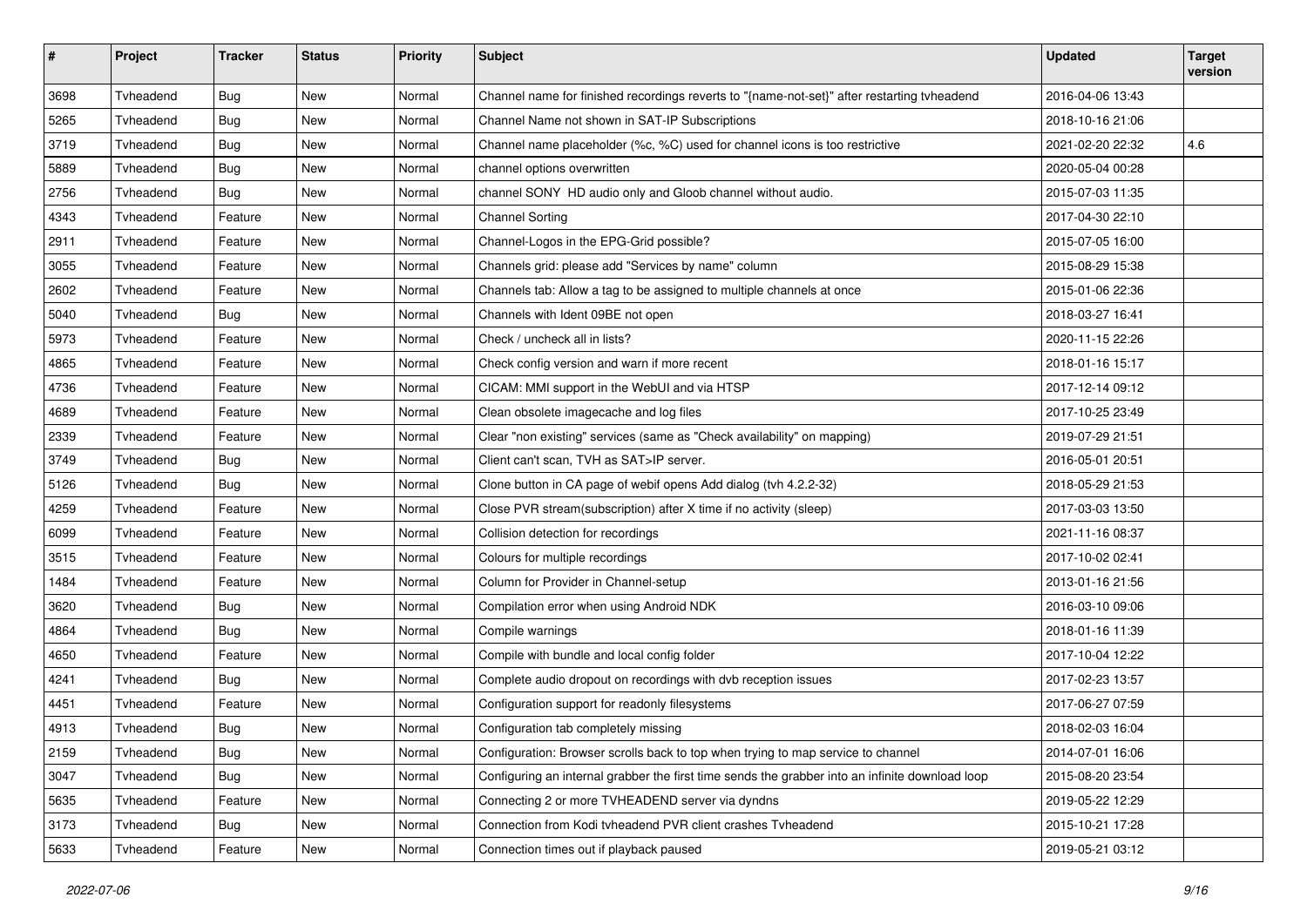| $\pmb{\#}$ | Project   | <b>Tracker</b> | <b>Status</b> | <b>Priority</b> | <b>Subject</b>                                                                  | <b>Updated</b>   | <b>Target</b><br>version |
|------------|-----------|----------------|---------------|-----------------|---------------------------------------------------------------------------------|------------------|--------------------------|
| 3530       | Tvheadend | Feature        | New           | Normal          | <b>Consecutive Episodes</b>                                                     | 2016-03-16 17:50 | 999                      |
| 5860       | Tvheadend | Bug            | New           | Normal          | Constant crash on unsubscribe                                                   | 2022-05-01 13:10 |                          |
| 4475       | Tyheadend | Feature        | <b>New</b>    | Normal          | ConstantCW(BISS) improvement and more user friendly                             | 2017-07-07 02:27 |                          |
| 5237       | Tvheadend | <b>Bug</b>     | New           | Normal          | Cont from #5235: 'libavresample' required by 'virtual:world'                    | 2019-03-16 14:24 |                          |
| 4992       | Tvheadend | <b>Bug</b>     | <b>New</b>    | Normal          | Continuity counter error // descrambler: cannot decode packets for service      | 2019-05-06 12:32 |                          |
| 4853       | Tvheadend | Bug            | New           | Normal          | Continuity counter error on the 21th channel and over                           | 2018-02-04 14:26 |                          |
| 4183       | Tvheadend | <b>Bug</b>     | New           | Normal          | Continuity errors during recording                                              | 2018-01-06 16:56 |                          |
| 5433       | Tvheadend | Bug            | <b>New</b>    | Normal          | Continuity errors in VLC and Kodi                                               | 2018-12-17 15:38 |                          |
| 4162       | Tvheadend | <b>Bug</b>     | New           | Normal          | Continuity errors IPTV                                                          | 2017-01-12 13:55 |                          |
| 2213       | Tvheadend | <b>Bug</b>     | <b>New</b>    | Normal          | Continuity Issues with Hauppauge DVR-2210                                       | 2014-08-11 12:39 |                          |
| 2578       | Tvheadend | Bug            | <b>New</b>    | Normal          | Cosmetics: QAM tuner called DVBC in web interface                               | 2014-12-30 20:50 |                          |
| 5355       | Tvheadend | <b>Bug</b>     | New           | Normal          | CPU usage higher with MPEG-TS Spawn transcoding than with built in transcoding? | 2018-11-27 07:33 |                          |
| 5886       | Tvheadend | <b>Bug</b>     | New           | Normal          | Crash                                                                           | 2020-06-08 08:59 |                          |
| 3606       | Tvheadend | Bug            | <b>New</b>    | Normal          | Crash                                                                           | 2016-03-10 18:39 |                          |
| 3431       | Tvheadend | Bug            | New           | Normal          | Crash                                                                           | 2015-12-21 18:36 |                          |
| 4631       | Tvheadend | Bug            | <b>New</b>    | Normal          | crash / see log                                                                 | 2017-09-27 11:24 |                          |
| 3023       | Tvheadend | <b>Bug</b>     | New           | Normal          | Crash after update and reboot of the server                                     | 2015-07-20 21:14 |                          |
| 5354       | Tvheadend | <b>Bug</b>     | <b>New</b>    | Normal          | Crash does not cause recordings to be marked as failed                          | 2018-11-26 22:40 |                          |
| 3387       | Tyheadend | Bug            | New           | Normal          | crash from idnode.c:159 after msg Id node collision                             | 2015-12-06 10:19 |                          |
| 3496       | Tvheadend | <b>Bug</b>     | New           | Normal          | Crash in 4.1-1355 - src/plumbing/globalheaders.c:284                            | 2021-02-20 22:32 | 4.6                      |
| 4171       | Tvheadend | Bug            | <b>New</b>    | Normal          | Crash in epggrab                                                                | 2017-04-19 10:29 |                          |
| 5234       | Tvheadend | <b>Bug</b>     | New           | Normal          | Crash occurring everyday on Arch Linux using AUR tvheadend-git package          | 2018-10-10 21:32 |                          |
| 4134       | Tvheadend | <b>Bug</b>     | Accepted      | Normal          | Crash on getting EPG for IPTV VOD                                               | 2016-12-18 21:23 |                          |
| 3342       | Tvheadend | Bug            | New           | Normal          | crash on oscam restart                                                          | 2015-11-27 10:28 |                          |
| 6179       | Tvheadend | <b>Bug</b>     | <b>New</b>    | Normal          | Crash report on version 2024                                                    | 2022-06-14 14:27 |                          |
| 2500       | Tvheadend | <b>Bug</b>     | New           | Normal          | crash SEGV starting recording (streaming_pad_deliver)                           | 2015-03-05 20:54 |                          |
| 3465       | Tvheadend | <b>Bug</b>     | New           | Normal          | Crash using openelec 6.0 x64                                                    | 2015-12-31 21:09 |                          |
| 4998       | Tvheadend | Bug            | New           | Normal          | Crash when connected to OScam (newcamd)                                         | 2018-03-12 16:16 |                          |
| 2782       | Tvheadend | Bug            | New           | Normal          | Crash when play scrambled program which has 0B00(conax) CAID with Android Box   | 2015-04-15 14:39 |                          |
| 4812       | Tvheadend | Bug            | New           | Normal          | Crash when scanning/playing DVB-S2 channels                                     | 2017-12-26 22:06 |                          |
| 4079       | Tvheadend | <b>Bug</b>     | New           | Normal          | Crash when switching to HD encrypted channel                                    | 2016-11-26 14:37 |                          |
| 5196       | Tvheadend | <b>Bug</b>     | New           | Normal          | Crash when using satip server                                                   | 2018-09-10 11:09 |                          |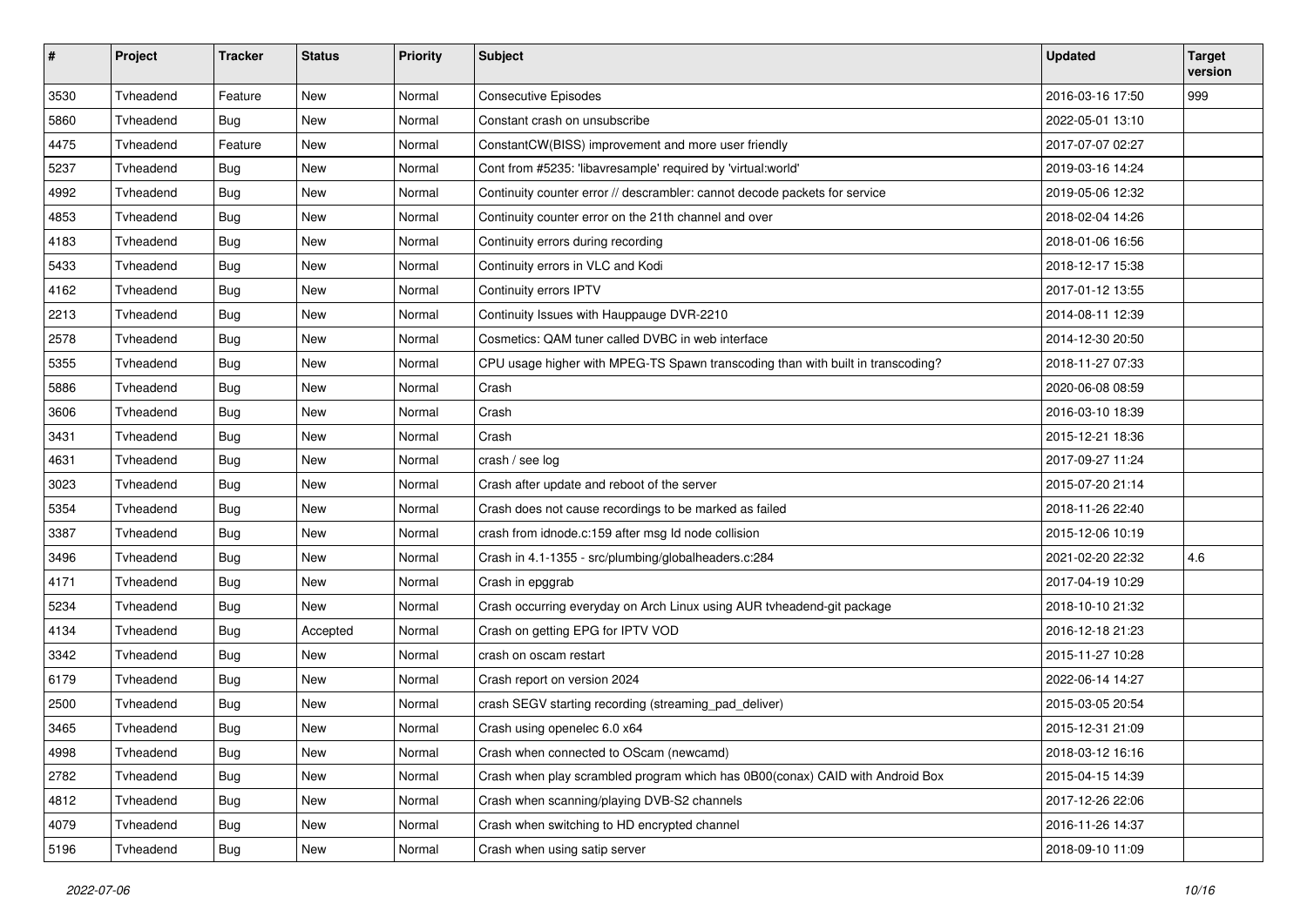| #    | Project   | <b>Tracker</b> | <b>Status</b> | <b>Priority</b> | <b>Subject</b>                                                                                                                       | <b>Updated</b>   | <b>Target</b><br>version |
|------|-----------|----------------|---------------|-----------------|--------------------------------------------------------------------------------------------------------------------------------------|------------------|--------------------------|
| 6178 | Tvheadend | Bug            | <b>New</b>    | Normal          | CRASH: Delete a Mux scheduler when running                                                                                           | 2022-06-11 14:05 |                          |
| 5872 | Tyheadend | Bug            | New           | Normal          | CRASH: Signal: 11 in PRG: /usr/bin/tvheadend (4.3-1857~g221c29b40)                                                                   | 2020-04-12 22:27 |                          |
| 2430 | Tvheadend | Bug            | New           | Normal          | crashes with oscam enabled and channel mapping                                                                                       | 2014-10-28 00:05 |                          |
| 5584 | Tvheadend | Feature        | New           | Normal          | create metadata from epg                                                                                                             | 2019-06-26 06:54 |                          |
| 2599 | Tvheadend | Feature        | New           | Normal          | Create "provider tags" for channels mapped via bouquets                                                                              | 2015-02-04 21:20 |                          |
| 1716 | Tvheadend | Bug            | <b>New</b>    | Normal          | created autotimer starts on wrong day                                                                                                | 2014-10-24 12:49 |                          |
| 6177 | Tvheadend | <b>Bug</b>     | New           | Normal          | Cross-compiling issues, mainly in Makefile.ffmpeg                                                                                    | 2022-06-18 01:48 |                          |
| 5520 | Tvheadend | <b>Bug</b>     | New           | Normal          | Crsash -fault address?                                                                                                               | 2019-01-25 20:49 |                          |
| 869  | Tvheadend | Feature        | Accepted      | Low             | Customisable genre support                                                                                                           | 2012-08-09 10:49 |                          |
| 2710 | Tvheadend | Bug            | New           | Normal          | cwc large delay after x days of running                                                                                              | 2015-03-16 17:00 |                          |
| 3309 | Tvheadend | Feature        | <b>New</b>    | Normal          | DAB / DAB+ Radio Support                                                                                                             | 2017-08-03 01:05 |                          |
| 5118 | Tyheadend | Feature        | New           | Normal          | DAB radio from multistream                                                                                                           | 2018-05-21 19:34 |                          |
| 4479 | Tvheadend | Bug            | New           | Normal          | data errors                                                                                                                          | 2017-07-19 07:06 |                          |
| 4750 | Tvheadend | Feature        | Accepted      | Normal          | DDCI2 - implement multi-transport-stream-decoding (MTD)                                                                              | 2021-02-20 22:32 | 4.6                      |
| 5108 | Tyheadend | Bug            | New           | Normal          | Deadlock on shutdown with DDCI                                                                                                       | 2018-05-10 13:36 |                          |
| 5976 | Tvheadend | Bug            | New           | Normal          | Deadlocks using HDHomerun                                                                                                            | 2021-08-11 06:17 |                          |
| 5674 | Tyheadend | <b>Bug</b>     | New           | Normal          | Deb packaging: config paths                                                                                                          | 2019-07-01 06:17 |                          |
| 5705 | Tvheadend | <b>Bug</b>     | Accepted      | Normal          | Debian package does not get removed fully                                                                                            | 2021-02-18 19:06 |                          |
| 4239 | Tvheadend | Feature        | <b>New</b>    | Normal          | Debugging UI optimisation                                                                                                            | 2017-02-17 17:01 |                          |
| 3501 | Tvheadend | Bug            | New           | Normal          | decrypting fails but restart TVH fixes it works straight away (assume to be TVH timing out with<br>connection to oscam or something) | 2016-01-18 09:19 |                          |
| 4652 | Tvheadend | Feature        | <b>New</b>    | Normal          | Dedup by program id                                                                                                                  | 2017-10-04 19:12 |                          |
| 5460 | Tvheadend | Feature        | New           | Normal          | deduplication of muxes and services                                                                                                  | 2019-05-20 15:04 |                          |
| 3690 | Tvheadend | Feature        | New           | Normal          | Default duplicate recordings handling                                                                                                | 2021-02-20 22:32 | 4.6                      |
| 4163 | Tvheadend | Feature        | New           | Normal          | Default Recording Profile for Channel                                                                                                | 2017-01-05 14:52 |                          |
| 4362 | Tvheadend | Feature        | New           | Normal          | Default transcoding profiles for common use cases named accordingly                                                                  | 2021-02-20 22:32 | 4.6                      |
| 5699 | Tvheadend | Feature        | New           | Normal          | Define user agent on automatic IPTV network                                                                                          | 2019-08-24 14:44 |                          |
| 6111 | Tvheadend | Bug            | New           | Normal          | Deleted timers come right back within a minute or two                                                                                | 2022-01-21 07:30 |                          |
| 4506 | Tvheadend | Feature        | New           | Normal          | Deleting an upcoming recording and avoid it ever being scheduled again                                                               | 2017-07-29 20:16 |                          |
| 6165 | Tvheadend | <b>Bug</b>     | New           | Normal          | Demuxing AAC audio fails when channel config not set in ADTS header                                                                  | 2022-05-01 16:31 |                          |
| 3870 | Tvheadend | Feature        | New           | Normal          | DES descrambling                                                                                                                     | 2016-06-24 17:49 |                          |
| 4890 | Tvheadend | <b>Bug</b>     | New           | Normal          | Descrambler problem (0B00)                                                                                                           | 2018-02-10 11:24 |                          |
| 4508 | Tvheadend | <b>Bug</b>     | New           | Normal          | descrambler: cannot decode packets for service "n-tv HD"                                                                             | 2017-07-31 22:21 |                          |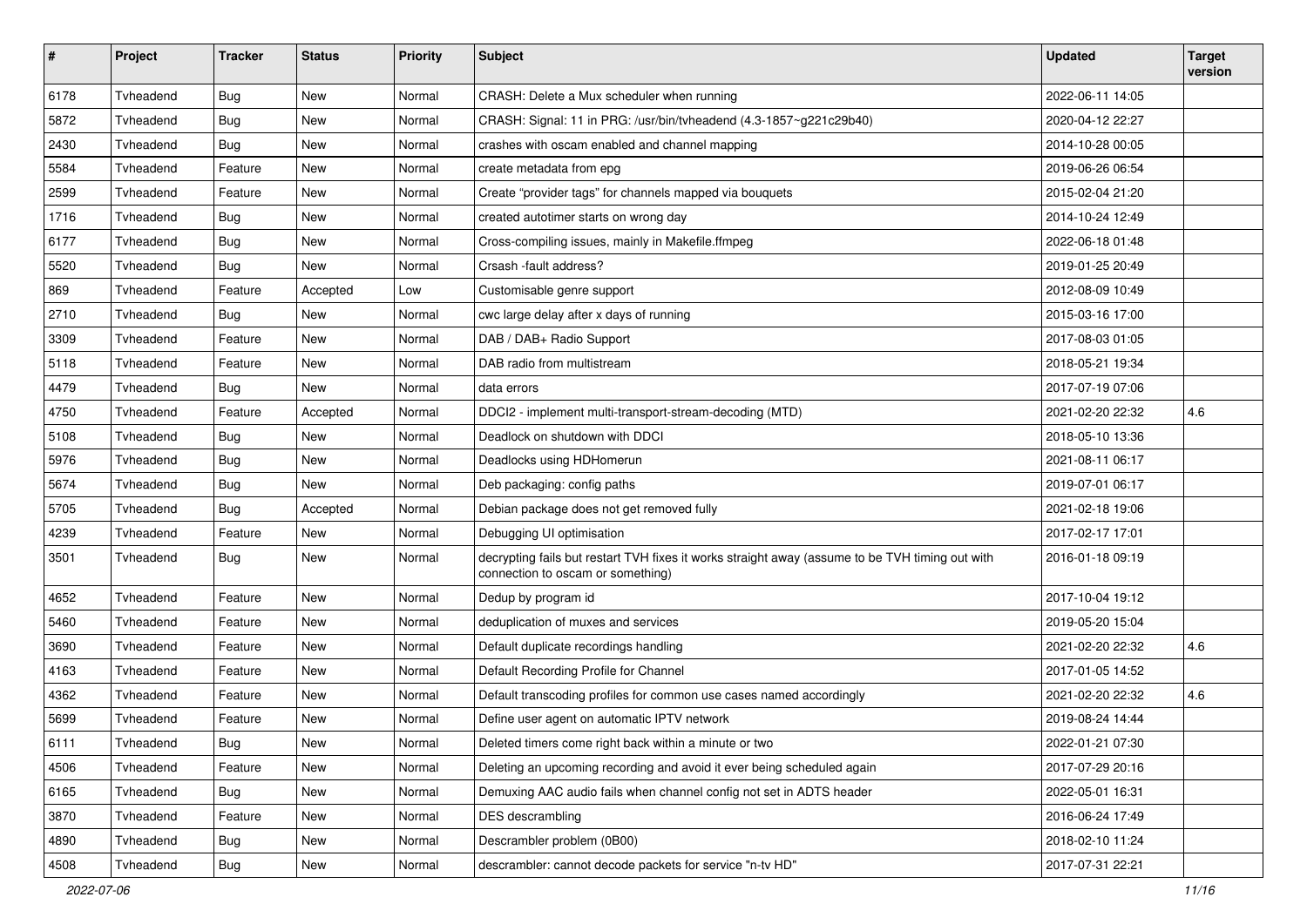| #    | Project   | <b>Tracker</b> | <b>Status</b> | <b>Priority</b> | <b>Subject</b>                                                                                                            | <b>Updated</b>   | <b>Target</b><br>version |
|------|-----------|----------------|---------------|-----------------|---------------------------------------------------------------------------------------------------------------------------|------------------|--------------------------|
| 3714 | Tvheadend | Bug            | <b>New</b>    | Normal          | Descrambling not working properly with multiple hardware CAM:s                                                            | 2016-05-02 22:35 |                          |
| 4781 | Tyheadend | <b>Bug</b>     | New           | Normal          | descrambling problem - multiple channels                                                                                  | 2018-01-14 23:08 |                          |
| 6083 | Tvheadend | <b>Bug</b>     | New           | Normal          | Descrambling problems with OSCam-DVB-Api and Newcamd on some Sky Germany sports channels   2021-10-18 14:50<br>via DVB-C  |                  |                          |
| 1652 | Tvheadend | <b>Bug</b>     | New           | Normal          | Descriptions not appearing some scheduled recordings                                                                      | 2013-03-05 20:05 |                          |
| 5166 | Tvheadend | <b>Bug</b>     | New           | Normal          | Deterioration of function                                                                                                 | 2018-07-29 19:22 |                          |
| 4815 | Tvheadend | Feature        | New           | Normal          | Different folder for running and finished recordings                                                                      | 2017-12-25 18:57 |                          |
| 4952 | Tvheadend | <b>Bug</b>     | New           | Normal          | Different Framerate after transcoding                                                                                     | 2018-02-18 23:19 |                          |
| 4074 | Tvheadend | Bug            | New           | Normal          | Different streaming profiles not handled correctly: Streaming profiles for HDTV or SDTV                                   | 2016-11-08 21:23 |                          |
| 6098 | Tyheadend | <b>Bug</b>     | New           | Normal          | Digest auth broken                                                                                                        | 2021-11-13 16:56 |                          |
| 5146 | Tvheadend | Feature        | New           | Normal          | Digital Devices Cine S2 V7A mit DVB-T/2/C und Ci-Modul - Unvollständige Erkennung der<br>/dev/dvb/adapter im Webinterface | 2018-07-06 13:59 |                          |
| 5047 | Tvheadend | Feature        | New           | Normal          | Digital Video Recorder - Autorec: option to generate only one entry for successive TV shows                               | 2021-02-20 22:32 | 4.6                      |
| 1745 | Tvheadend | <b>Bug</b>     | New           | Normal          | Direct URL incorrect for DVR files                                                                                        | 2013-05-23 13:37 |                          |
| 5521 | Tvheadend | Feature        | New           | Normal          | Disable automatically bouquet updates                                                                                     | 2019-01-29 18:26 |                          |
| 5652 | Tvheadend | Feature        | New           | Normal          | Disable EPG scan by default for IPTV                                                                                      | 2019-06-13 18:09 |                          |
| 3016 | Tvheadend | <b>Bug</b>     | New           | Normal          | Disable idle scanning                                                                                                     | 2015-07-28 17:32 |                          |
| 6094 | Tvheadend | Feature        | New           | Normal          | Disable IPTV EPG Scan                                                                                                     | 2021-10-27 14:10 |                          |
| 2526 | Tvheadend | Feature        | New           | Normal          | Disable services if "Check availability" is negative                                                                      | 2014-12-02 18:11 |                          |
| 5796 | Tvheadend | Feature        | New           | Normal          | Disable WEB UI from IP except allowed list                                                                                | 2019-12-23 22:53 |                          |
| 3615 | Tvheadend | <b>Bug</b>     | New           | Normal          | disable-libffmpeg_static and options                                                                                      | 2016-03-09 08:32 |                          |
| 5693 | Tvheadend | <b>Bug</b>     | New           | Normal          | Disabled Recordings added by Autorec get enabled again                                                                    | 2019-07-26 00:39 |                          |
| 5165 | Tvheadend | <b>Bug</b>     | New           | Normal          | Discovery by desc.xml not respecting external RTSP port                                                                   | 2018-07-27 10:30 |                          |
| 5466 | Tvheadend | Feature        | New           | Normal          | Dish motor to 0                                                                                                           | 2019-01-08 13:12 | 999                      |
| 4427 | Tvheadend | <b>Bug</b>     | New           | Normal          | Disk space for different DVR configuration profiles                                                                       | 2017-06-12 22:05 |                          |
| 4695 | Tvheadend | Feature        | New           | Normal          | Display recordings filepath in web interface Finished Recording info window.                                              | 2017-11-02 19:51 |                          |
| 1958 | Tvheadend | <b>Bug</b>     | New           | Normal          | Document file html/config_xmltv.html is missing                                                                           | 2014-01-31 14:16 |                          |
| 4616 | Tvheadend | Feature        | New           | Normal          | Documentation refresh                                                                                                     | 2021-02-20 22:32 | 4.6                      |
| 5631 | Tvheadend | <b>Bug</b>     | New           | Normal          | Dolby E audio                                                                                                             | 2020-02-13 08:44 |                          |
| 3907 | Tyheadend | Bug            | New           | Normal          | Don't detect names of services from ATSC-C                                                                                | 2017-08-13 20:32 |                          |
| 5775 | Tvheadend | Bug            | New           | Normal          | don't pass to the next sat>ip                                                                                             | 2019-11-15 02:32 |                          |
| 3325 | Tvheadend | Feature        | New           | Normal          | Don't recreate auto IPTV mux on url change if it has a fixed channel                                                      | 2015-11-19 15:31 |                          |
| 3241 | Tvheadend | Bug            | New           | Normal          | DSCP tag not working with radio streams                                                                                   | 2015-10-31 22:37 |                          |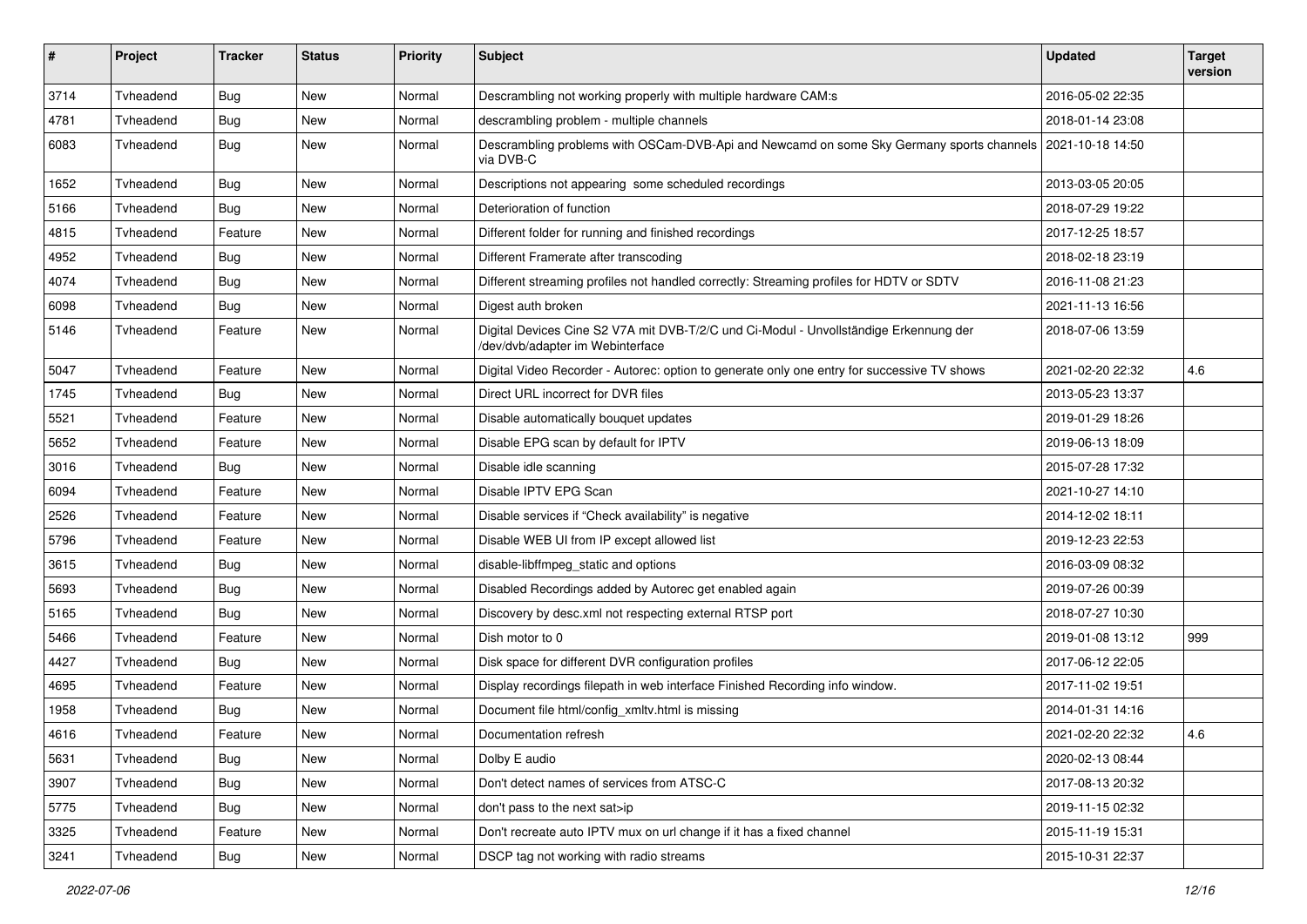| $\pmb{\#}$ | Project   | <b>Tracker</b> | <b>Status</b> | <b>Priority</b> | Subject                                                                                                                 | <b>Updated</b>   | <b>Target</b><br>version |
|------------|-----------|----------------|---------------|-----------------|-------------------------------------------------------------------------------------------------------------------------|------------------|--------------------------|
| 4717       | Tvheadend | Feature        | <b>New</b>    | Normal          | DTMB support                                                                                                            | 2017-11-10 14:10 |                          |
| 4273       | Tvheadend | <b>Bug</b>     | New           | Normal          | Dual DD DVB-S Tuners not picked up correctly                                                                            | 2017-03-09 13:40 |                          |
| 5788       | Tvheadend | Bug            | New           | Normal          | Duplicate channels from multiple HDhomerun tuners showing on EPG/Timeline guide                                         | 2020-12-23 05:20 |                          |
| 3193       | Tvheadend | Bug            | <b>New</b>    | Normal          | duplicate detection                                                                                                     | 2015-10-24 21:23 |                          |
| 4640       | Tvheadend | <b>Bug</b>     | New           | Normal          | Duplicate handling activated, despite Autorec setting "Record all"                                                      | 2017-10-04 01:29 |                          |
| 3044       | Tvheadend | <b>Bug</b>     | New           | Normal          | Duplicate handling not working                                                                                          | 2015-08-28 13:53 |                          |
| 5089       | Tvheadend | Bug            | New           | Normal          | Duplicate handling not working with missed recording                                                                    | 2018-05-02 11:24 |                          |
| 2223       | Tvheadend | Feature        | New           | Normal          | <b>Duplicate Muxes</b>                                                                                                  | 2014-08-13 20:42 |                          |
| 2160       | Tyheadend | <b>Bug</b>     | New           | Normal          | Duplicate Recordings of the same programme                                                                              | 2014-07-01 17:27 |                          |
| 5499       | Tvheadend | <b>Bug</b>     | Accepted      | Normal          | DVB-C UK Virgin OTA not working                                                                                         | 2019-11-06 18:59 |                          |
| 5246       | Tvheadend | <b>Bug</b>     | New           | Normal          | DVB-MPE support (SmartBEAM) DVB over IP                                                                                 | 2018-10-09 15:41 |                          |
| 5315       | Tvheadend | Bug            | New           | Normal          | DVB-S2X specific modulations and roll-offs.                                                                             | 2018-11-04 18:23 |                          |
| 3716       | Tvheadend | Bug            | New           | Normal          | DVB-T detection in france is at most fragile, and nearly broken for mee                                                 | 2016-04-16 08:46 |                          |
| 6001       | Tvheadend | Feature        | <b>New</b>    | Normal          | DVB-T or SATIP channels freeze on htps (Kodi)                                                                           | 2021-08-23 11:40 |                          |
| 3979       | Tvheadend | <b>Bug</b>     | New           | Normal          | DVB-T Provider Names keep vanishing and reappearing                                                                     | 2017-06-16 20:31 |                          |
| 3594       | Tvheadend | <b>Bug</b>     | New           | Normal          | DVB-T USB device hangs                                                                                                  | 2016-02-25 15:05 |                          |
| 5687       | Tvheadend | <b>Bug</b>     | New           | Normal          | DVB-T2 taking so long to tune, then play                                                                                | 2019-07-20 17:34 |                          |
| 1481       | Tvheadend | <b>Bug</b>     | Accepted      | Normal          | DVB/EIT data not refreshed when recording starts                                                                        | 2013-04-12 21:54 |                          |
| 5004       | Tvheadend | <b>Bug</b>     | <b>New</b>    | Normal          | DVB: Adapter block after entering a frequency out of range                                                              | 2019-03-04 08:56 |                          |
| 5013       | Tvheadend | Feature        | New           | Normal          | DVBCAM/DDCI: Make it possible to send EMM updates to CA modules and the inserted SmartCard                              | 2018-03-21 20:15 |                          |
| 5698       | Tvheadend | Feature        | New           | Normal          | DVBSky T680C CI Slot                                                                                                    | 2019-07-31 06:51 |                          |
| 6089       | Tvheadend | <b>Bug</b>     | <b>New</b>    | Normal          | DVBSUB packet not received on some Channels                                                                             | 2021-10-26 14:28 |                          |
| 5636       | Tvheadend | <b>Bug</b>     | New           | Normal          | DVBT2 mux HTSP streaming problems while PASS profile is OK                                                              | 2019-09-18 08:05 |                          |
| 5776       | Tvheadend | Feature        | New           | Normal          | DVR "weak stream" recording removal period                                                                              | 2019-11-14 17:49 |                          |
| 3763       | Tvheadend | Feature        | New           | Normal          | DVR - add basic file management.                                                                                        | 2021-02-20 22:32 | 4.6                      |
| 3362       | Tvheadend | Bug            | Need feedback | Normal          | DVR AutoRec Entries don't always record at specified time/day or may set up multiple recordings for<br>the same program | 2015-12-01 21:35 |                          |
| 4465       | Tvheadend | Feature        | New           | Normal          | DVR Autorec entry without title regexp matches all                                                                      | 2017-07-01 15:54 |                          |
| 1508       | Tvheadend | Feature        | New           | Normal          | DVR autorec schedule: ignore particular recording                                                                       | 2013-04-05 14:40 |                          |
| 5438       | Tvheadend | Bug            | New           | Normal          | DVR Errors not counting up in Subscriptions view                                                                        | 2018-12-15 18:33 |                          |
| 4245       | Tvheadend | Bug            | New           | Normal          | DVR Failed Recordings are not showing File Missing displayed in Web UI                                                  | 2017-02-19 22:05 |                          |
| 3891       | Tvheadend | Bug            | New           | Normal          | DVR finished recordings are emtpty                                                                                      | 2016-10-23 20:40 |                          |
| 1087       | Tvheadend | Feature        | New           | Normal          | DVR Improvements                                                                                                        | 2021-02-20 22:32 |                          |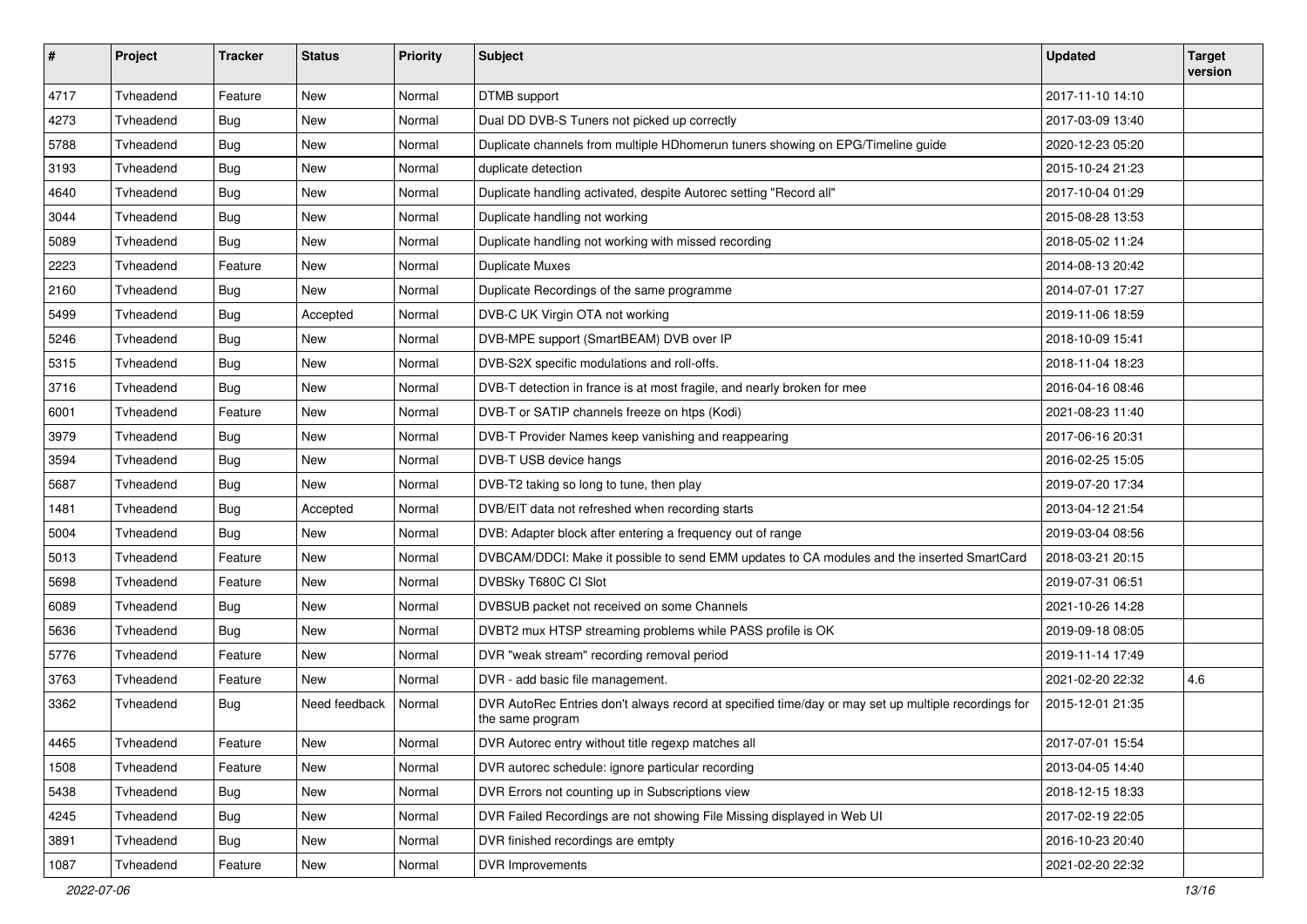| #    | Project   | Tracker    | <b>Status</b> | <b>Priority</b> | <b>Subject</b>                                                                                                                          | <b>Updated</b>   | <b>Target</b><br>version |
|------|-----------|------------|---------------|-----------------|-----------------------------------------------------------------------------------------------------------------------------------------|------------------|--------------------------|
| 4635 | Tvheadend | Bug        | <b>New</b>    | Normal          | DVR log doesn't track files if it crashes during recording                                                                              | 2017-09-29 09:43 |                          |
| 5920 | Tyheadend | <b>Bug</b> | New           | Normal          | DVR log retention and file retention settings might(!) not be correctly applied for new recordings                                      | 2020-06-30 23:40 |                          |
| 1490 | Tvheadend | Feature    | <b>New</b>    | Normal          | DVR log retention time applied only to failed recordings                                                                                | 2013-01-01 19:07 |                          |
| 1866 | Tvheadend | Bug        | New           | Normal          | DVR Log retention time in custom DVR configuration alos applied to default DVR config                                                   | 2013-12-12 00:23 |                          |
| 1107 | Tvheadend | Feature    | Accepted      | Low             | DVR may link to wrong broadcast                                                                                                         | 2012-08-12 21:23 |                          |
| 3762 | Tvheadend | Feature    | New           | Normal          | DVR multi column sorting (sub-sorting)                                                                                                  | 2016-05-02 08:39 | 999                      |
| 3791 | Tvheadend | Bug        | New           | Normal          | DVR profile clone button does not clone all values                                                                                      | 2016-05-10 14:05 |                          |
| 1509 | Tvheadend | Feature    | New           | Normal          | DVR recording scedule: filter by series ans episode num                                                                                 | 2013-01-08 15:51 |                          |
| 3904 | Tvheadend | Bug        | New           | Normal          | dvr recording unexpectedly stops short with accurate recording enabled                                                                  | 2016-08-18 08:49 |                          |
| 5233 | Tvheadend | Bug        | New           | Normal          | DVR scheduling bug: cannot record all instances of a programme                                                                          | 2019-10-23 18:42 |                          |
| 3129 | Tvheadend | <b>Bug</b> | <b>New</b>    | Normal          | DVR Time Schedule records at wrong offset                                                                                               | 2015-10-07 14:44 |                          |
| 4790 | Tvheadend | <b>Bug</b> | New           | Normal          | Dvr: Got truncated file, tvh stops to write data to ts file even if it shows "recording in progress" and<br>shows "complete ok" in log. | 2017-12-14 21:46 |                          |
| 5210 | Tvheadend | <b>Bug</b> | New           | Normal          | DVR: major issue: sky.de recordings end prematurely when OTA EPG grabber runs [stable git]                                              | 2018-10-16 10:28 |                          |
| 3712 | Tvheadend | Bug        | New           | Normal          | DVR: recordings continue even if "No service assigned to channel" occurs                                                                | 2016-04-11 00:03 |                          |
| 4985 | Tvheadend | Bug        | <b>New</b>    | Normal          | DVR: Some shows get recorded double, or even tree times simultaniously.                                                                 | 2018-04-25 08:51 |                          |
| 2265 | Tvheadend | <b>Bug</b> | New           | Normal          | dvr:Unable to reconfigure - Recordings are splitted into more TS files.                                                                 | 2014-08-31 13:50 |                          |
| 1843 | Tvheadend | <b>Bug</b> | New           | Normal          | dvr_db.c does set episode title in dvr log files                                                                                        | 2013-11-29 23:14 |                          |
| 4785 | Tvheadend | Feature    | New           | Normal          | Dynamic channel tags (Was: Add expert DVR autorec option: just tag channel instead of record)                                           | 2017-12-12 15:35 |                          |
| 5792 | Tvheadend | <b>Bug</b> | New           | Normal          | EAC3 stream disabled on htsp profile                                                                                                    | 2019-12-14 10:58 |                          |
| 5417 | Tvheadend | Bug        | Resolved      | Normal          | Each time the channel is changed, the memory is more occupied by the GPU -> NVENC -><br>Transcode                                       | 2021-05-18 14:01 | 999                      |
| 3562 | Tvheadend | Feature    | New           | Normal          | Earlier duplicate handling                                                                                                              | 2016-02-07 15:38 |                          |
| 2304 | Tvheadend | Feature    | New           | Normal          | Easy import/export configuration                                                                                                        | 2014-12-13 22:17 |                          |
| 4824 | Tvheadend | Feature    | New           | Normal          | edit pid v et pid a for channel tyheadend 4.2                                                                                           | 2018-01-05 20:17 |                          |
| 3329 | Tvheadend | Feature    | New           | Low             | EIT EPG content filter                                                                                                                  | 2015-11-24 14:01 |                          |
| 4900 | Tvheadend | Bug        | New           | Normal          | EIT EPG not updating already grabbed events                                                                                             | 2018-02-05 21:00 |                          |
| 1106 | Tvheadend | Feature    | Accepted      | Low             | EIT extended descriptor content                                                                                                         | 2018-03-25 09:53 |                          |
| 4680 | Tvheadend | <b>Bug</b> | Need feedback | Normal          | EIT Grabber doesn't work                                                                                                                | 2017-10-27 20:36 |                          |
| 4577 | Tvheadend | Feature    | New           | Normal          | EIT scraper basic test harness                                                                                                          | 2017-09-24 18:24 |                          |
| 5629 | Tvheadend | <b>Bug</b> | New           | Normal          | EIT: DVB Grabber Starting the IPTV Stream                                                                                               | 2019-12-30 02:56 |                          |
| 4787 | Tvheadend | Bug        | New           | Normal          | eit: scraper regex do not allow null string () patterns or matches of only space characters                                             | 2017-12-12 22:10 |                          |
| 5494 | Tvheadend | Bug        | New           | Normal          | EITp/f fails if EPG is from a different network                                                                                         | 2020-02-12 11:55 |                          |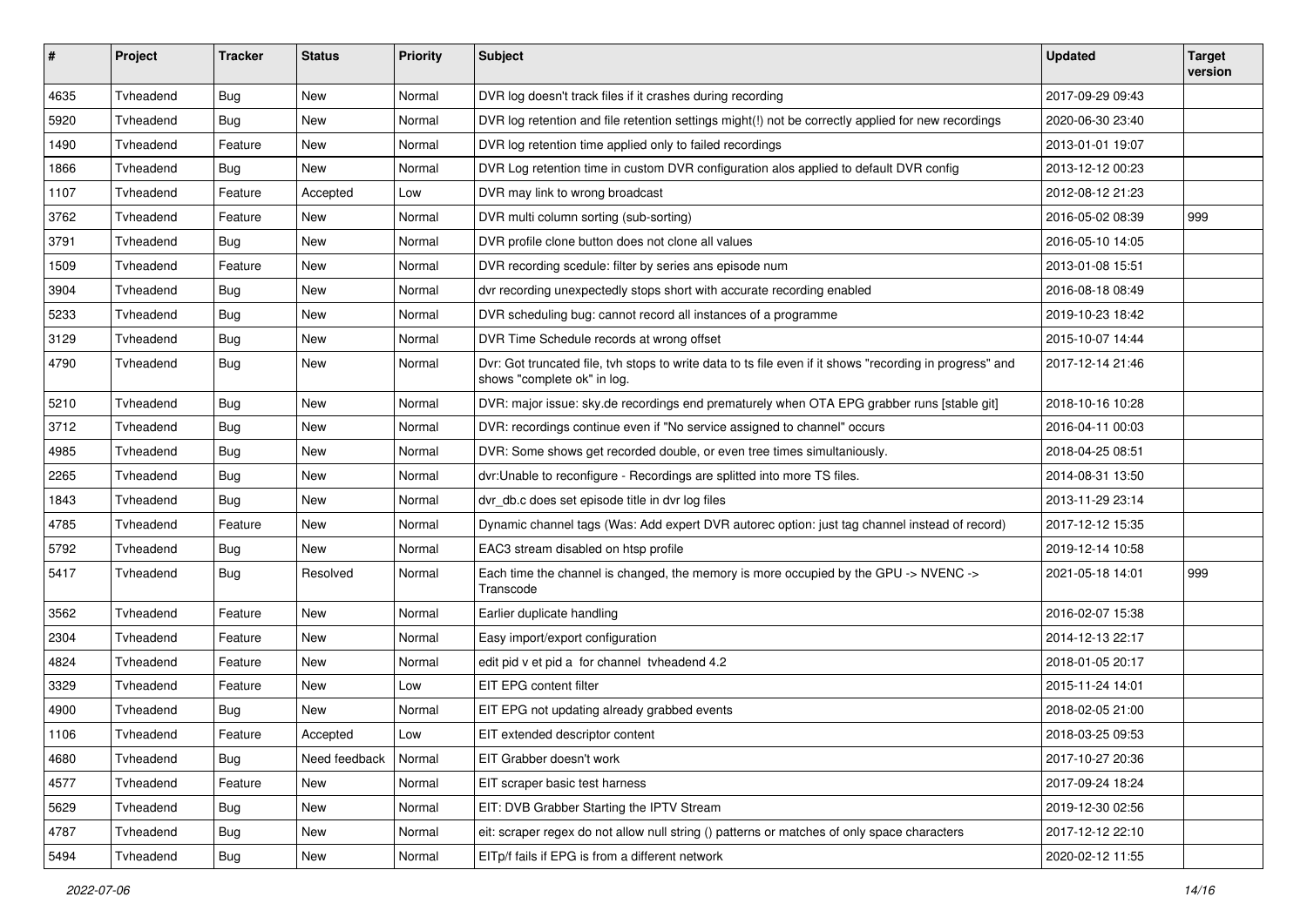| $\pmb{\#}$ | Project   | <b>Tracker</b> | <b>Status</b> | <b>Priority</b> | <b>Subject</b>                                                             | <b>Updated</b>   | <b>Target</b><br>version |
|------------|-----------|----------------|---------------|-----------------|----------------------------------------------------------------------------|------------------|--------------------------|
| 4739       | Tvheadend | Bug            | <b>New</b>    | Normal          | EITp/f: may cause recordings to continue forever                           | 2017-11-24 14:03 |                          |
| 5773       | Tvheadend | Feature        | New           | Normal          | Electronic program guide filtering should save filters until i reset these | 2021-01-27 05:21 |                          |
| 5121       | Tvheadend | Feature        | New           | Normal          | Electronic Program Guide Tab                                               | 2018-05-25 11:22 |                          |
| 4394       | Tvheadend | Feature        | New           | Normal          | elementary stream filters: set by streaming profile                        | 2021-02-20 22:32 | 4.6                      |
| 3837       | Tvheadend | Feature        | <b>New</b>    | Normal          | <b>EMM And IPTV Source</b>                                                 | 2020-04-20 06:51 |                          |
| 4595       | Tvheadend | Bug            | <b>New</b>    | Normal          | EMM harvesting with Mux scheduler not working?                             | 2019-06-13 18:39 |                          |
| 5641       | Tvheadend | <b>Bug</b>     | New           | Normal          | EMM not being sent to Oscam server using CCCAM                             | 2019-08-15 08:43 |                          |
| 5676       | Tvheadend | Bug            | <b>New</b>    | Normal          | EMM packets not being written to DDCI adapters                             | 2019-07-06 20:05 |                          |
| 2831       | Tvheadend | <b>Bug</b>     | <b>New</b>    | Normal          | EMMs are not sent to oscam through cwc (recent viaccess)                   | 2015-07-02 15:50 |                          |
| 2275       | Tvheadend | <b>Bug</b>     | New           | Normal          | en50494 seems not work on some devices                                     | 2014-09-08 18:44 |                          |
| 5175       | Tvheadend | Feature        | New           | Normal          | Enable AMD's AMF video encoding support in ffmpeg 4.0                      | 2021-05-08 19:45 |                          |
| 2718       | Tvheadend | Feature        | New           | Normal          | Enable hdhomerun_client on ppa builds                                      | 2015-03-19 01:56 |                          |
| 5155       | Tvheadend | Feature        | New           | Normal          | Enable NVENC in deb packages                                               | 2018-07-18 07:35 |                          |
| 4453       | Tvheadend | Bug            | <b>New</b>    | Normal          | Encoding issues with DVR Recording filenames                               | 2017-06-26 19:39 |                          |
| 6002       | Tvheadend | <b>Bug</b>     | New           | Normal          | Endless increase in RAM requirements                                       | 2021-05-18 14:01 |                          |
| 6087       | Tyheadend | Feature        | New           | Normal          | enigma2 export is missing info                                             | 2021-12-01 12:58 |                          |
| 5706       | Tvheadend | Bug            | New           | Normal          | Enigma2 playlist export is missing some metadata fields                    | 2019-10-19 00:26 |                          |
| 4849       | Tvheadend | Feature        | New           | Normal          | EPG - "stacking" of programs by title                                      | 2018-01-14 17:03 | 999                      |
| 2973       | Tvheadend | Bug            | <b>New</b>    | Normal          | EPG - missing events                                                       | 2015-09-25 23:06 |                          |
| 3271       | Tvheadend | <b>Bug</b>     | New           | Normal          | EPG api export for one channel is wrong                                    | 2015-11-05 09:57 |                          |
| 4509       | Tvheadend | Feature        | <b>New</b>    | Normal          | EPG content from "Subtitle" to "Content type"                              | 2017-12-18 14:20 |                          |
| 3920       | Tvheadend | <b>Bug</b>     | New           | Normal          | epg data: 1 programs disappears; record for autorec also gets removed      | 2016-08-02 16:04 |                          |
| 5158       | Tvheadend | Bug            | New           | Normal          | EPG fails on new PBS station                                               | 2018-07-17 02:33 |                          |
| 1335       | Tvheadend | Feature        | New           | Normal          | EPG for Polsat 13E                                                         | 2018-01-02 19:06 |                          |
| 3962       | Tvheadend | Feature        | New           | Normal          | EPG grabber per channel                                                    | 2016-09-01 21:26 |                          |
| 4770       | Tvheadend | Bug            | <b>New</b>    | Normal          | EPG grabber save to disk and failed past autorec recordings                | 2017-12-06 13:23 |                          |
| 3768       | Tvheadend | <b>Bug</b>     | New           | Normal          | EPG Grabber: OpenTV not being grabbed.                                     | 2016-05-02 21:48 |                          |
| 5251       | Tvheadend | Bug            | New           | Normal          | EPG grabbing invalid checksum and lots of errors                           | 2018-10-20 23:32 |                          |
| 5369       | Tvheadend | <b>Bug</b>     | New           | Normal          | EPG guide transfer to kodi client with force tvheadend restart only        | 2018-11-30 22:38 |                          |
| 1744       | Tvheadend | Feature        | New           | Normal          | EPG integrated with Automatic Recorder                                     | 2014-02-25 02:48 |                          |
| 5065       | Tvheadend | <b>Bug</b>     | New           | Normal          | EPG is not collected for viasat baltic channels                            | 2018-10-25 10:30 |                          |
| 1915       | Tvheadend | Feature        | Accepted      | Normal          | EPG iso-8859-2 characters                                                  | 2014-04-22 01:30 |                          |